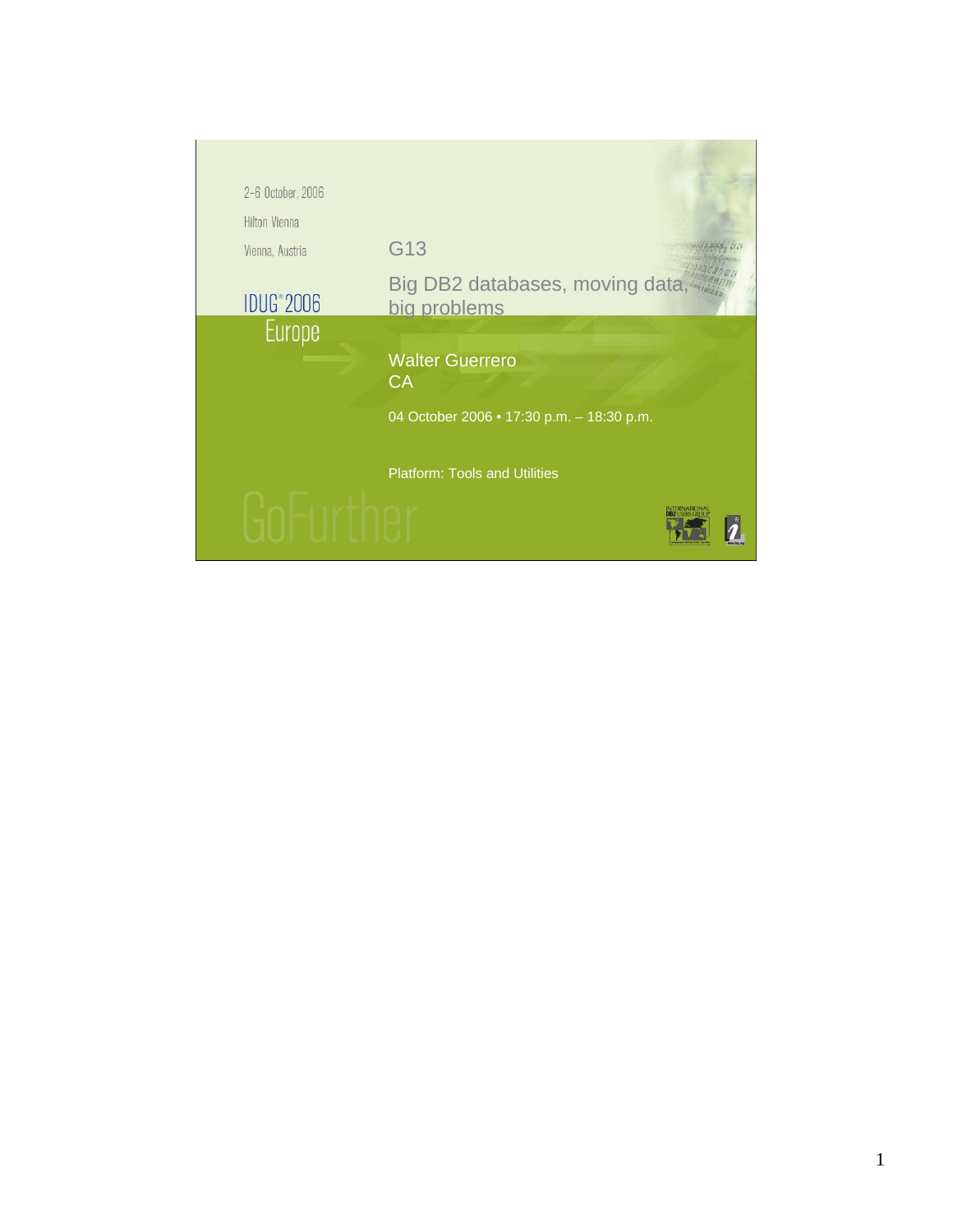#### Abstract

With DB2 databases growing larger each day, you can never seem to extract data fast enough to make anyone happy. And when someone wants a subset of the data each day to load into another application, their request alone can turn into a full time job. This session will explore the methods and best practices available when moving mainframe and distributed DB2 data and get it into other databases and applications.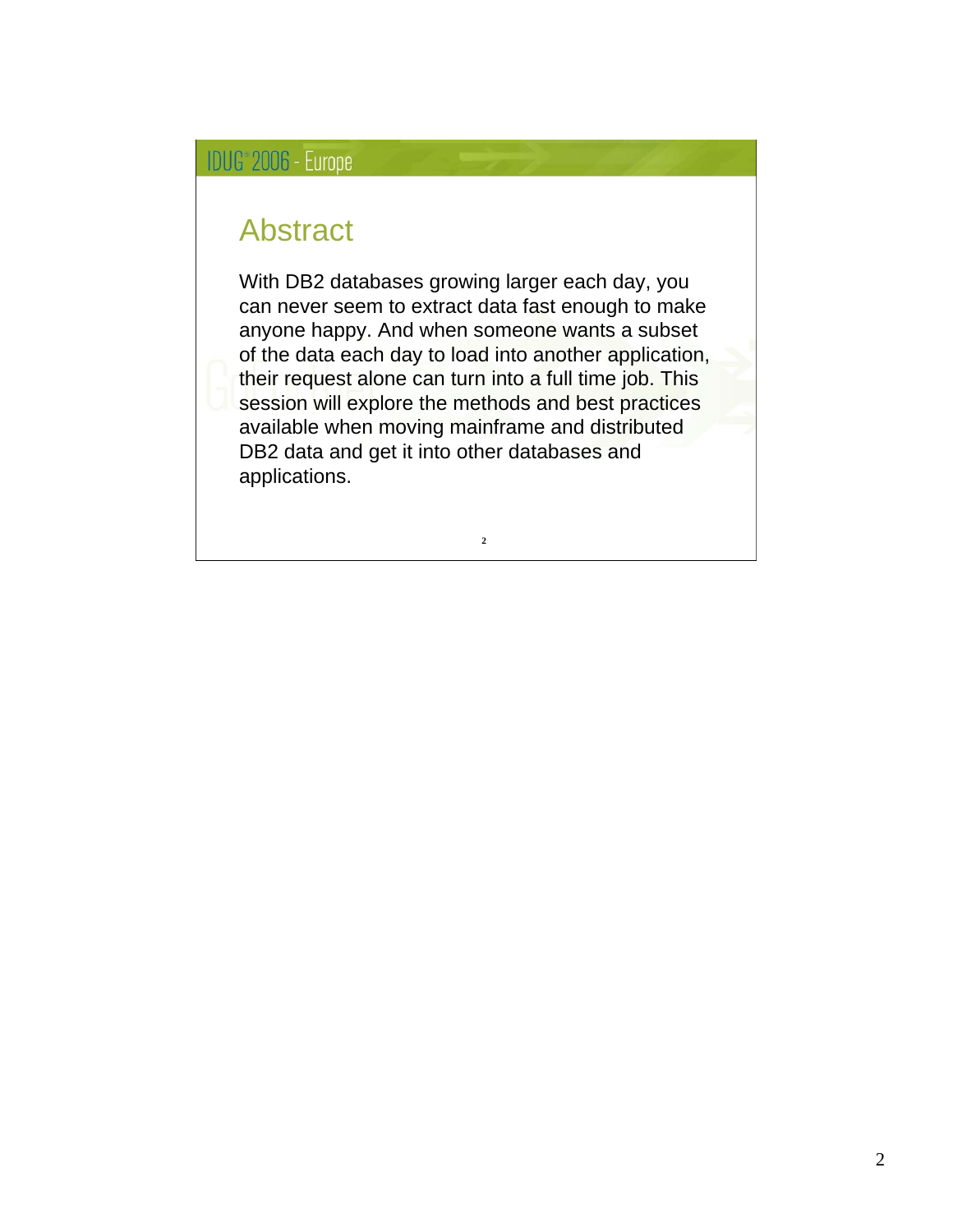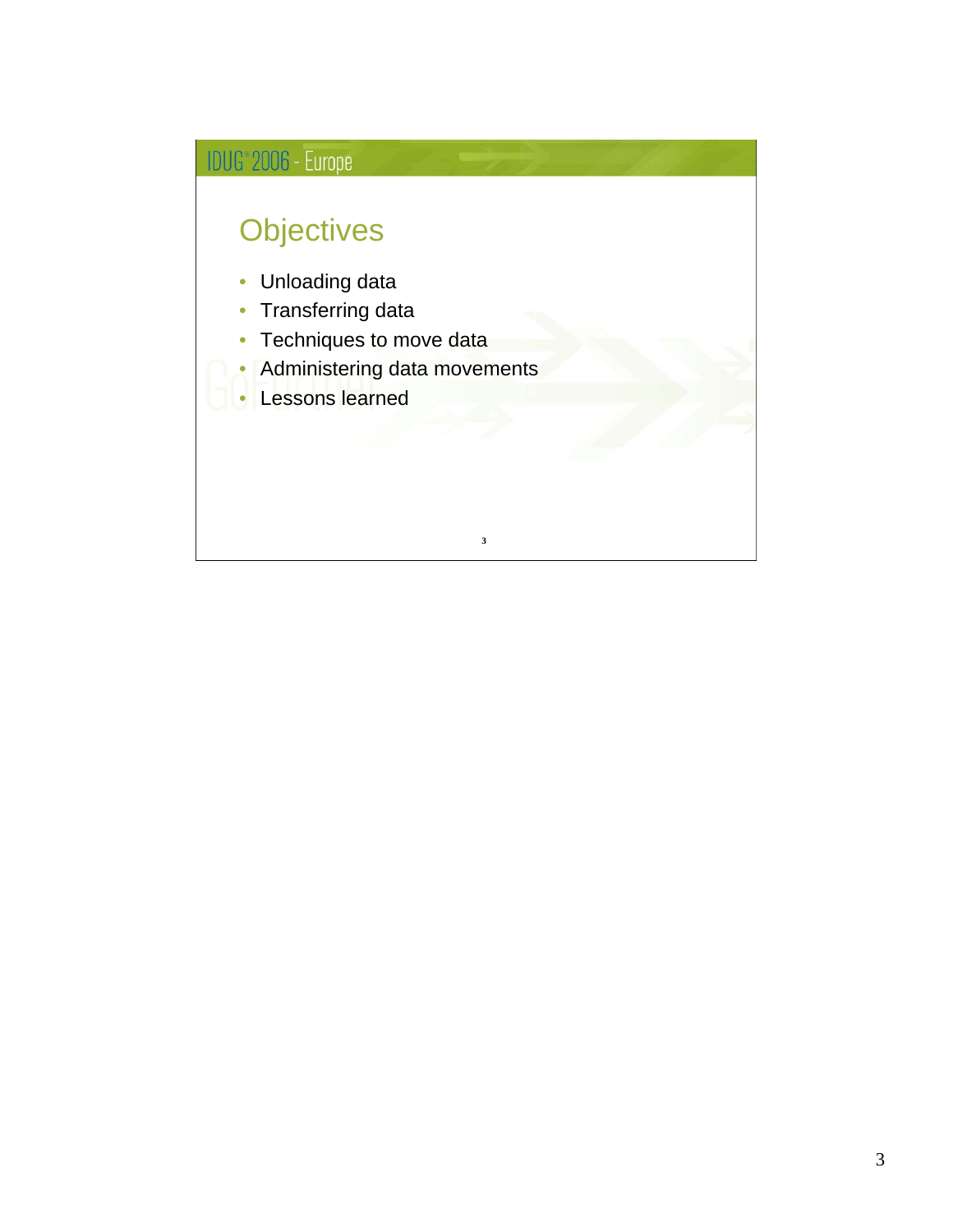### Today's Problems

- Data sets growing exponentially
- Systems must run 24/7/365
- Maintenance window reduced

• Increasingly complex datasets with the addition of unstructured data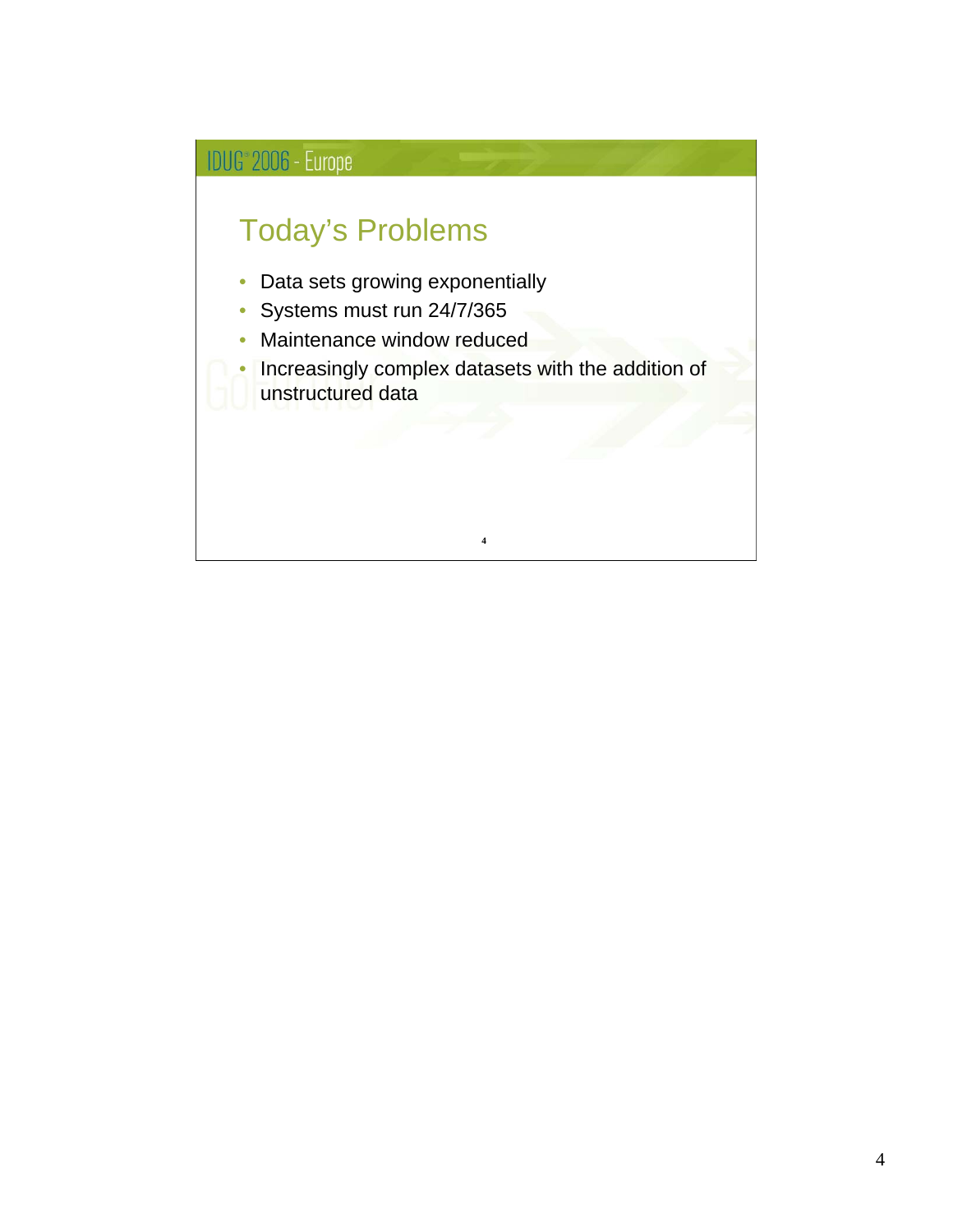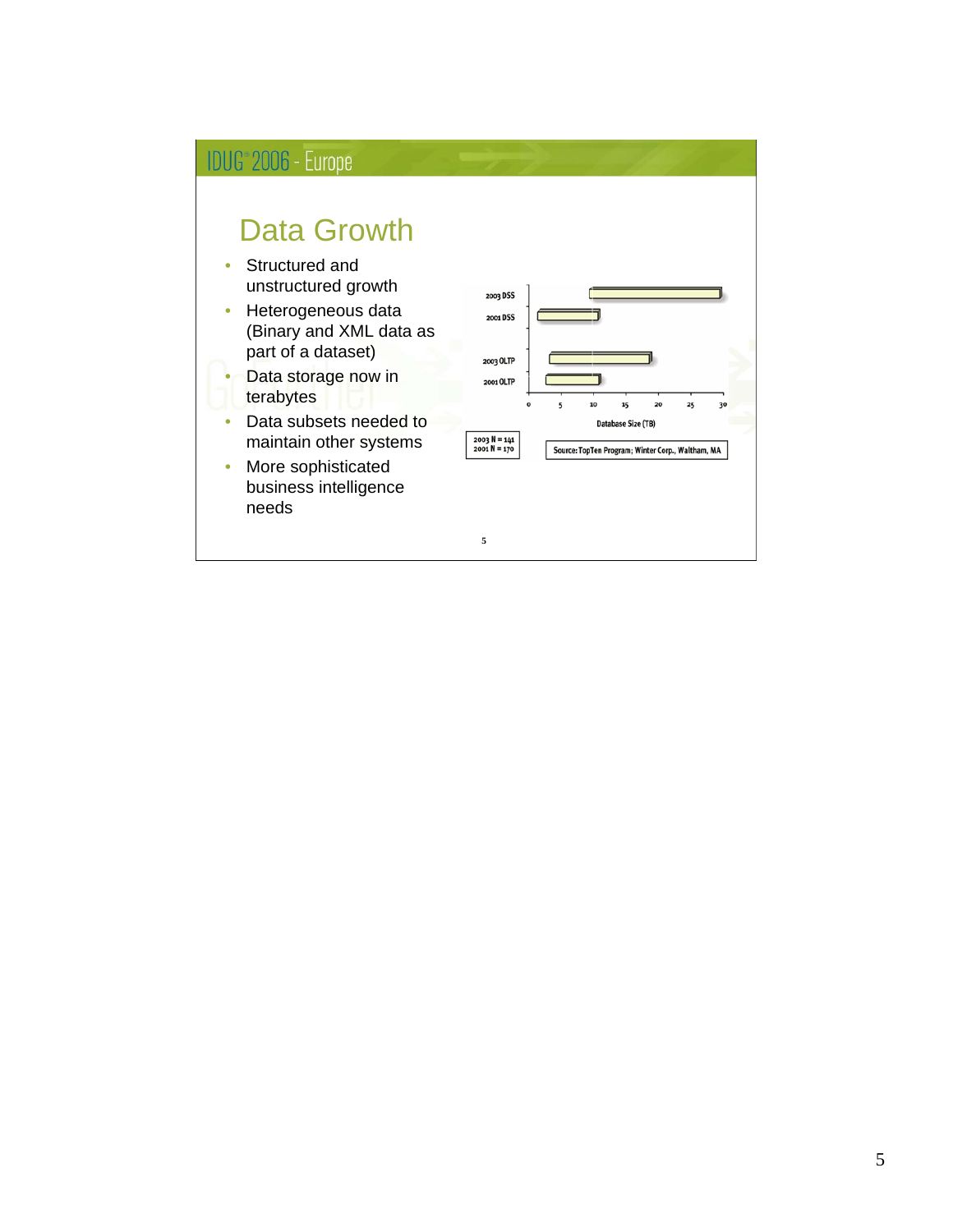# IDUG<sup>®</sup> 2006 - Europe Data Organization Issues • Structured attribute selection • Unstructured attribute selection • Type of table entity relationships • Date/Time formats selected • National character set • Data partitions **6**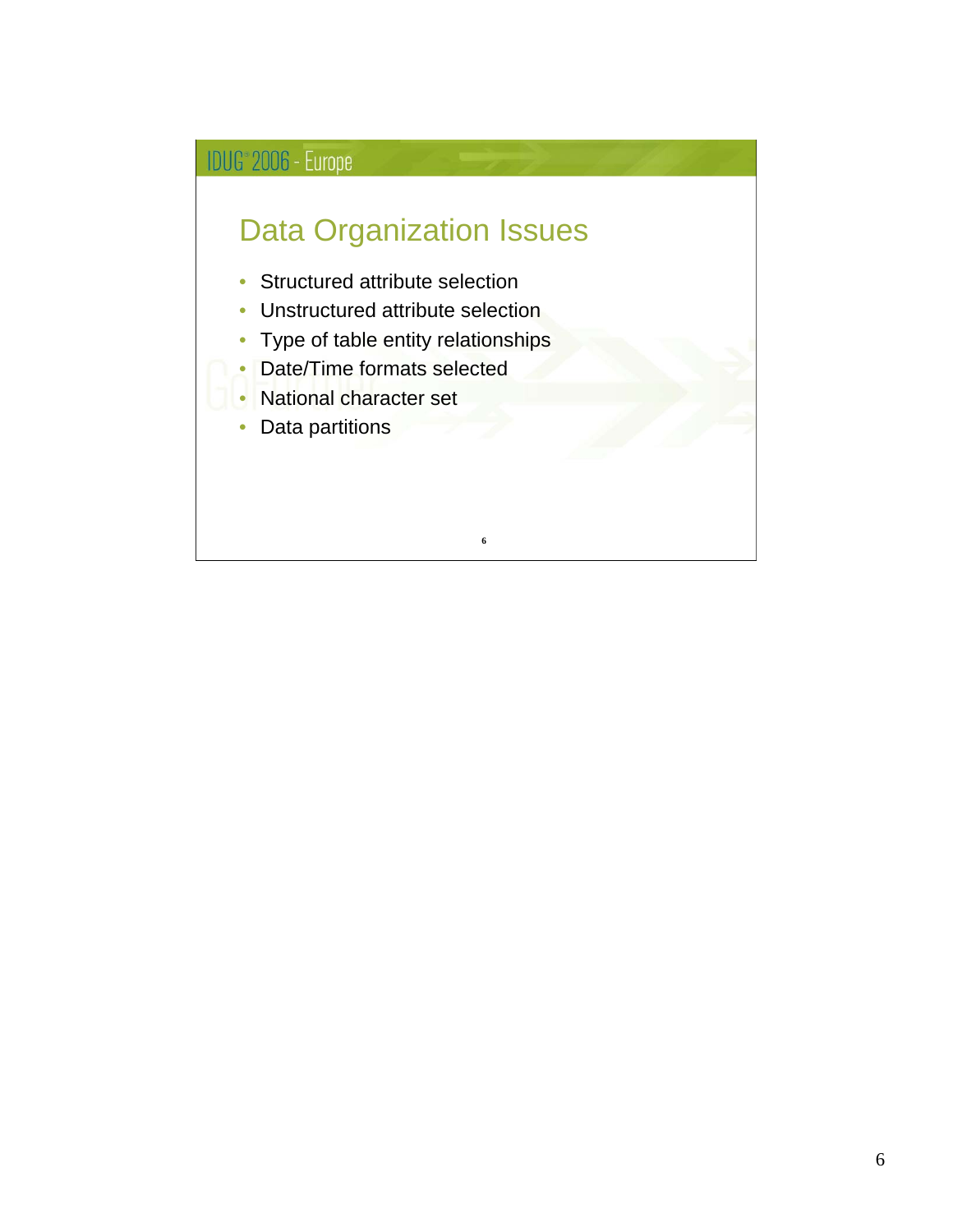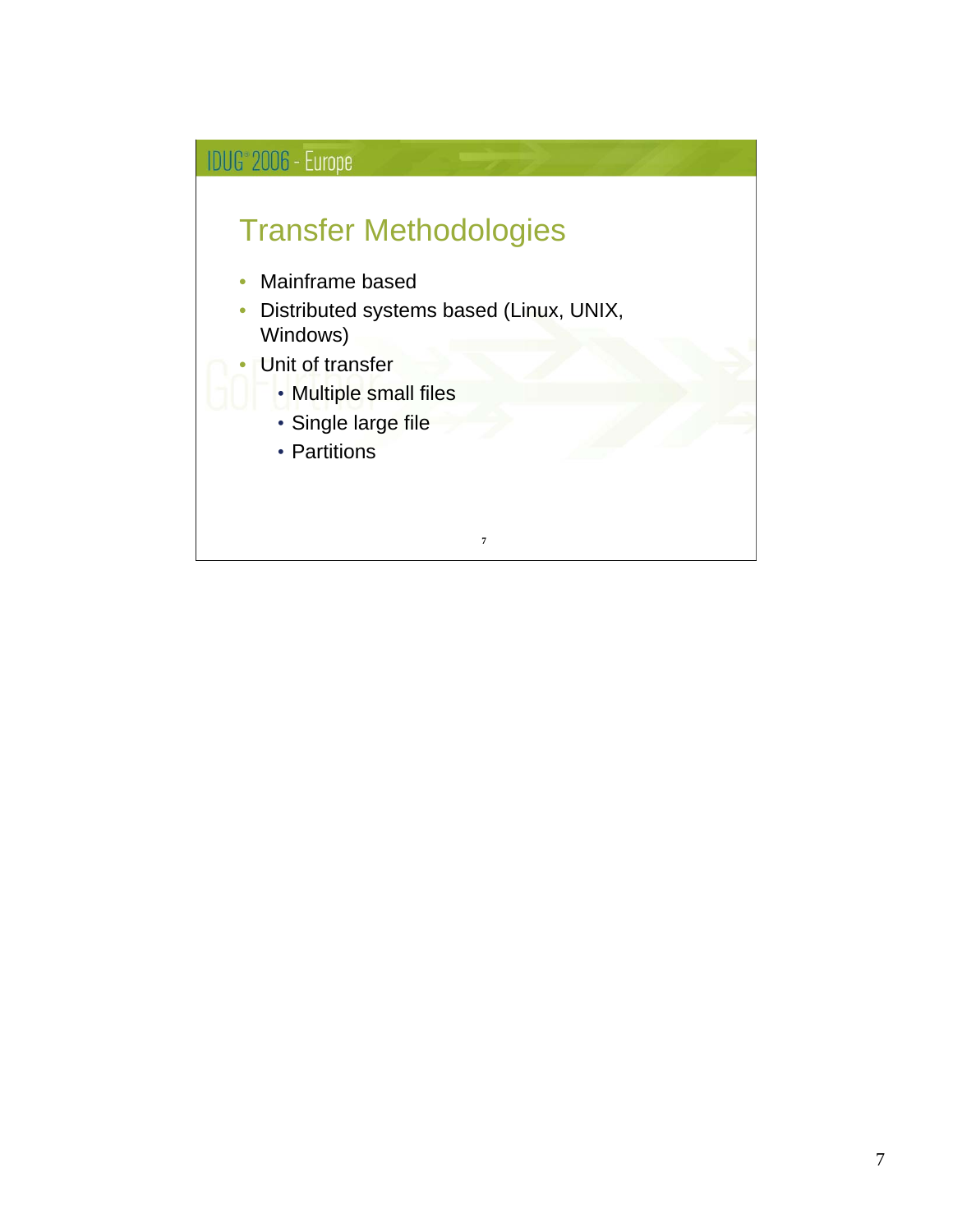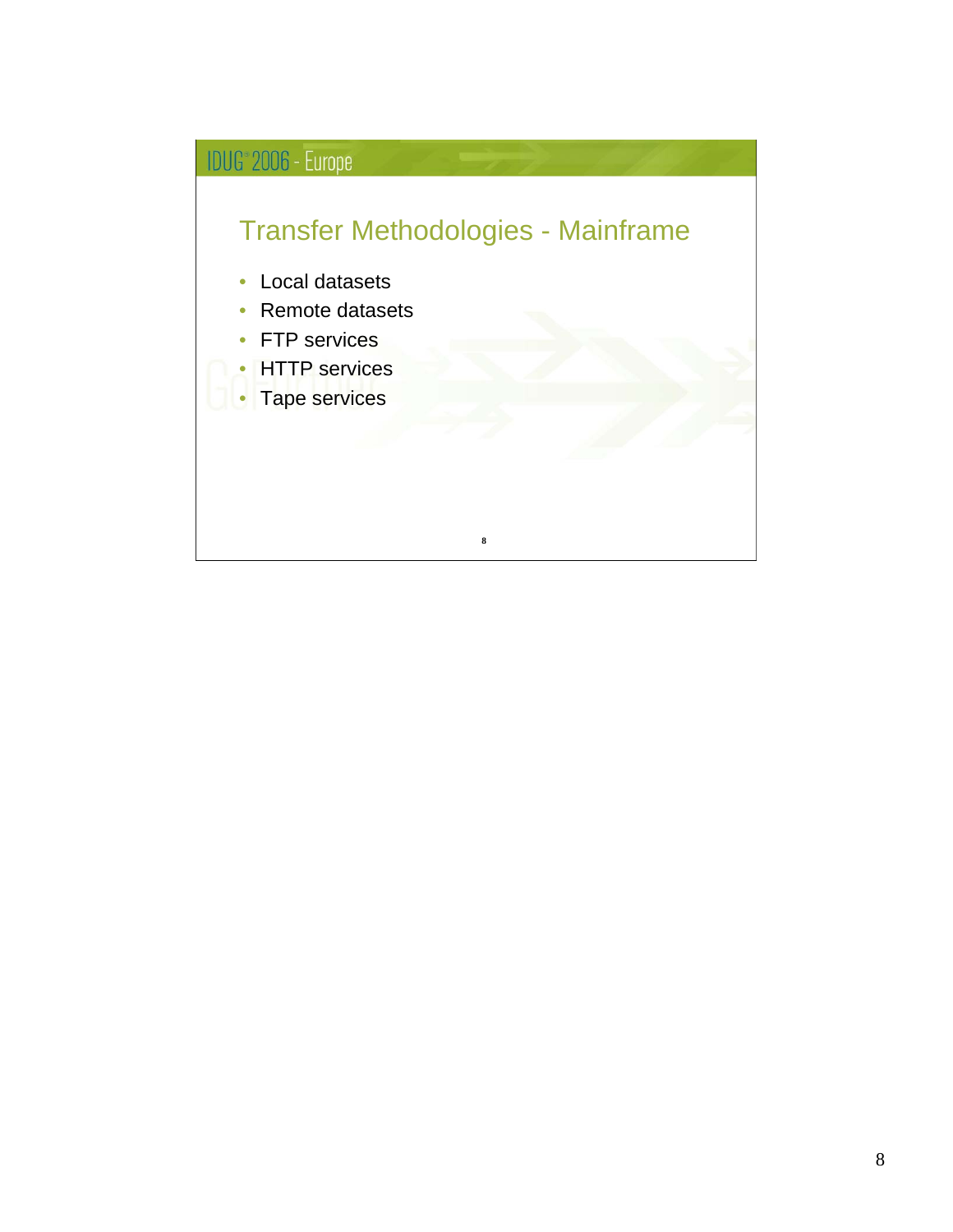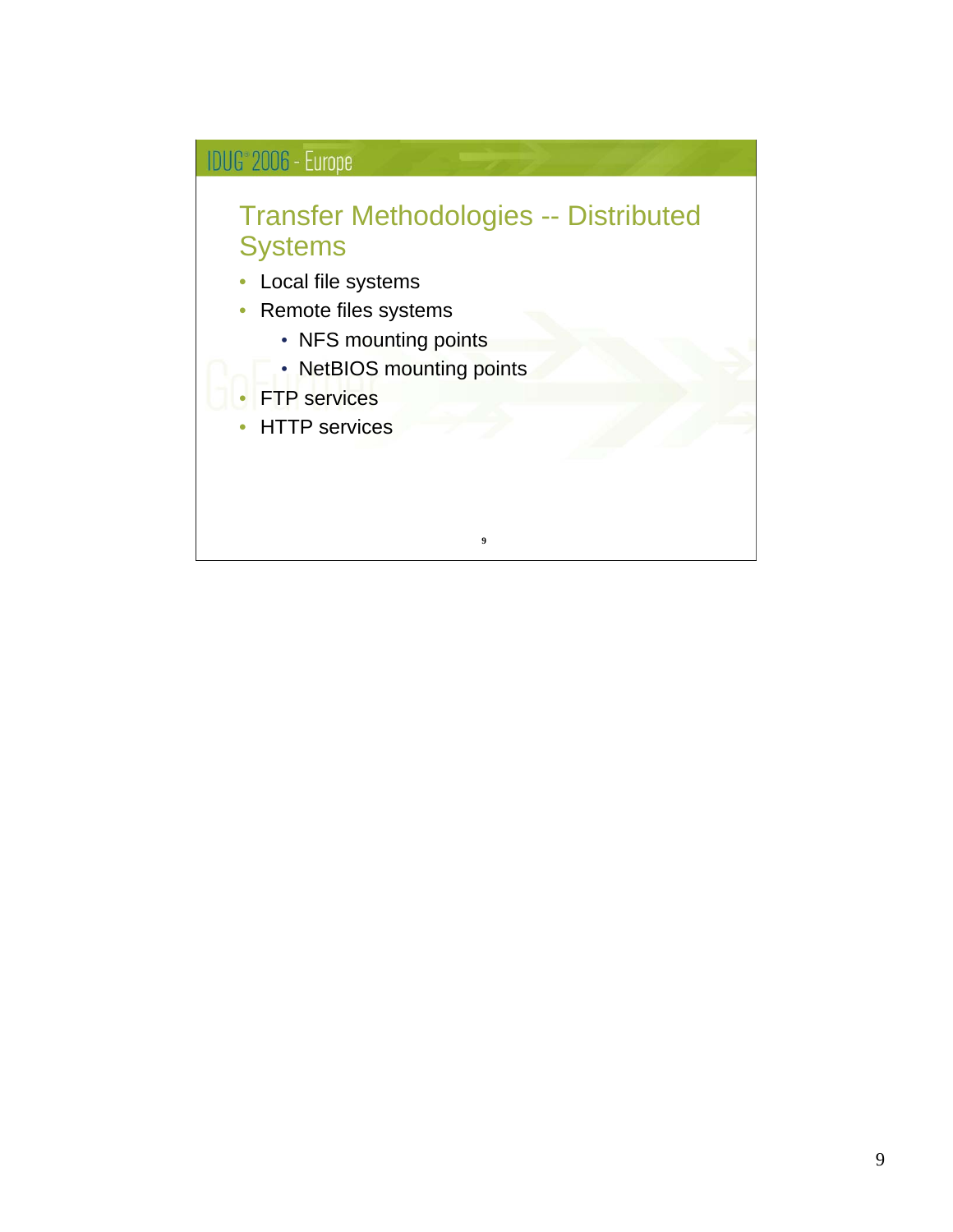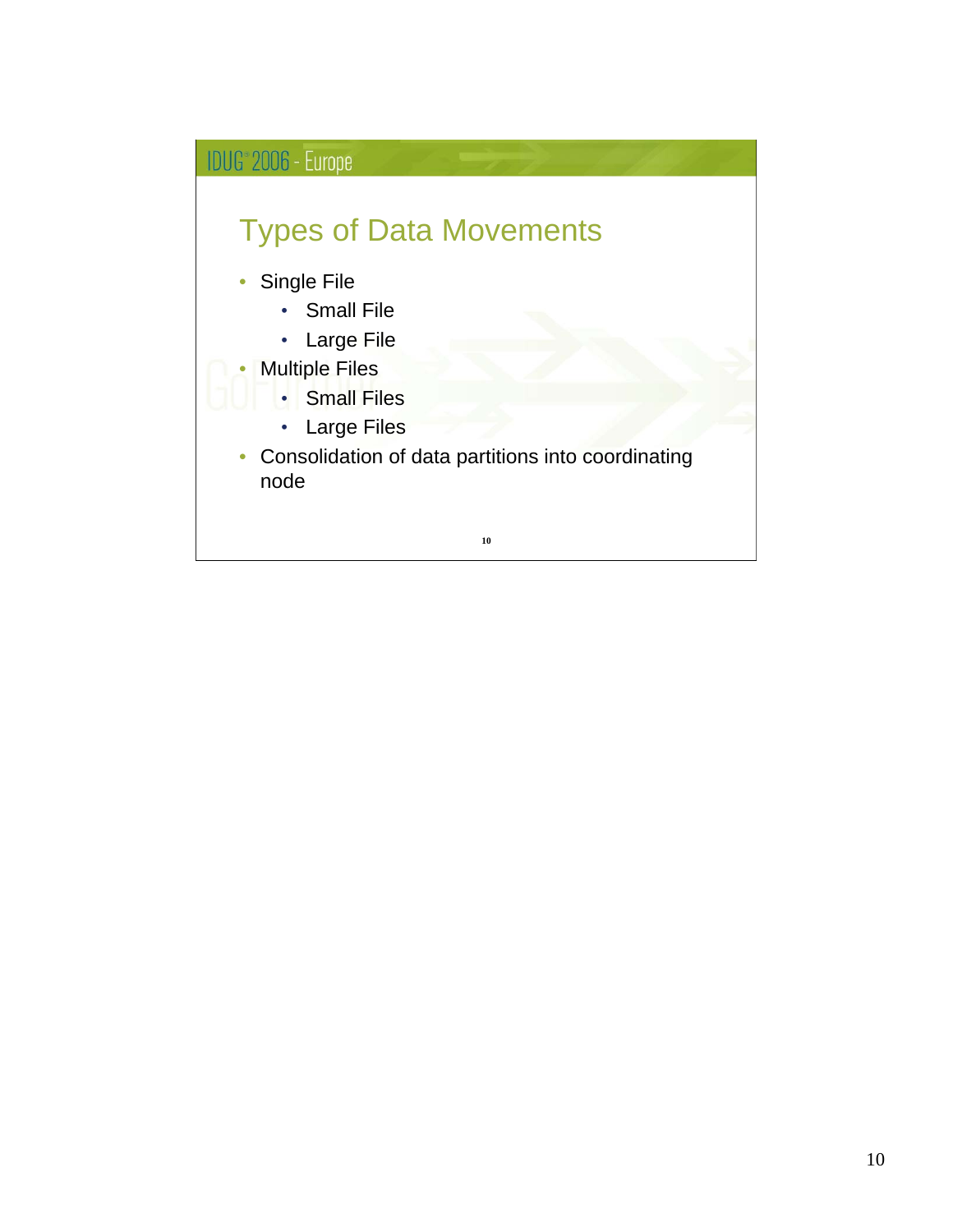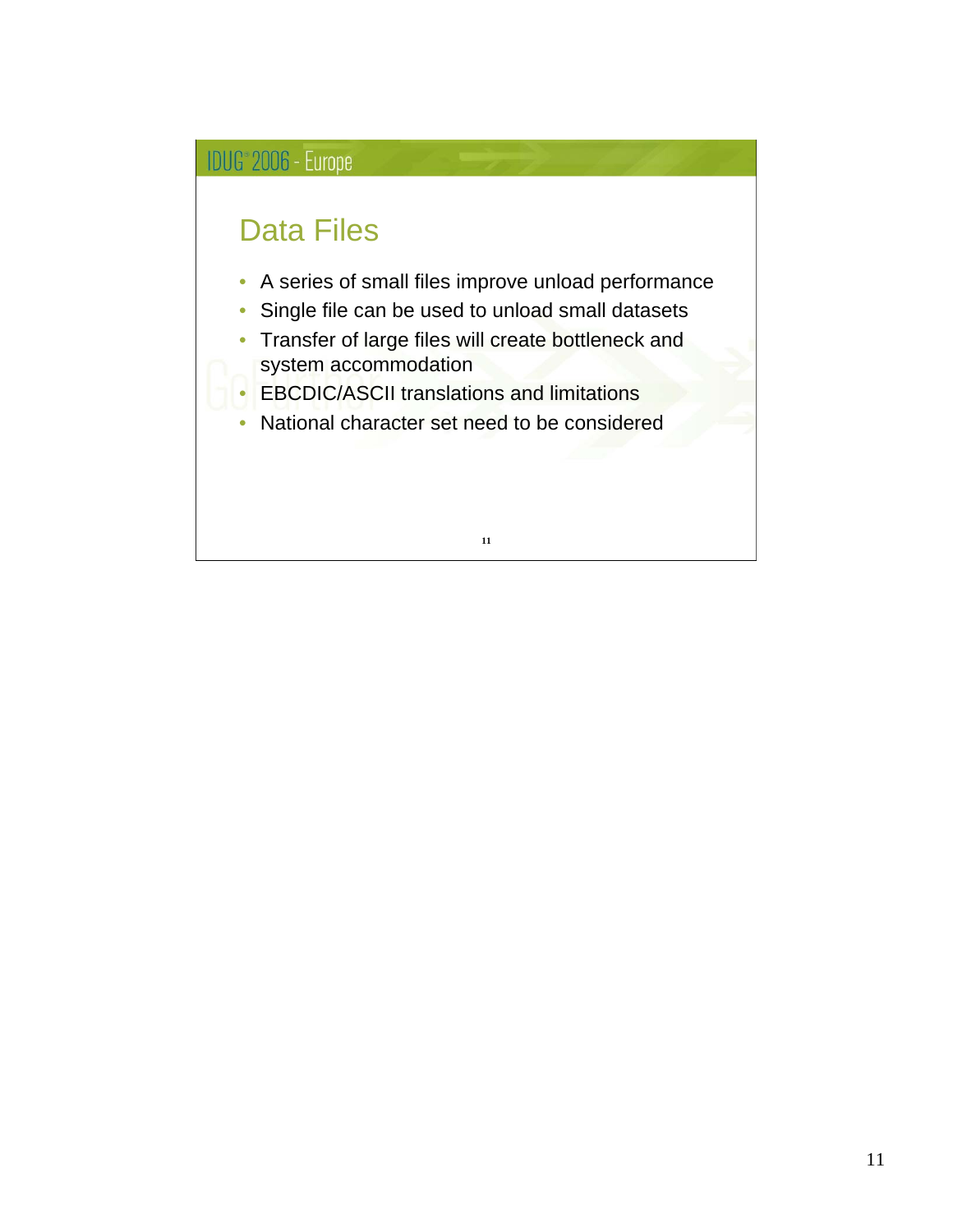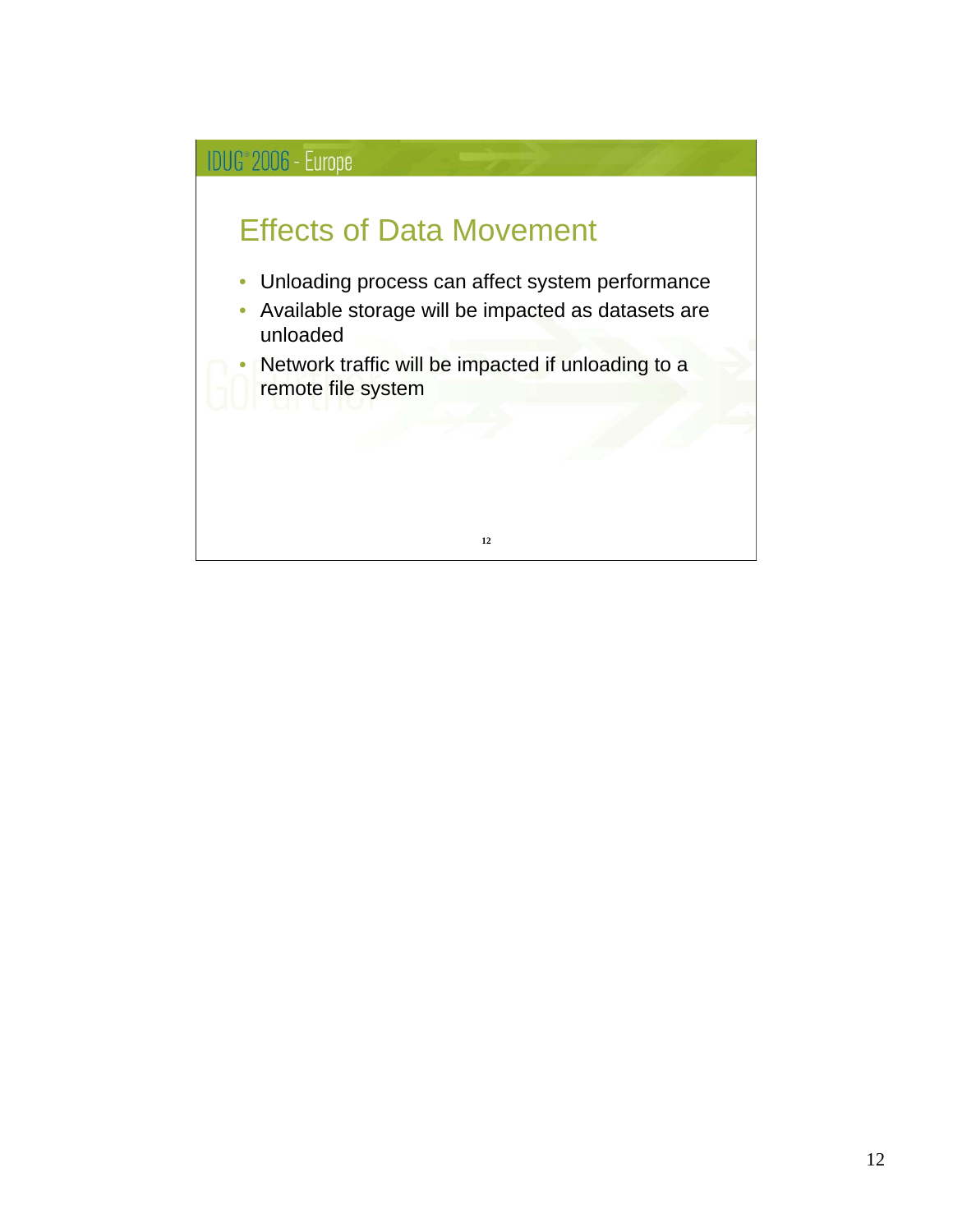### Extraction Methods

- Using DB2's unload utilities
- Using the export facility
- "Select into" statement
- Commercial unload utilities
- User created unload utility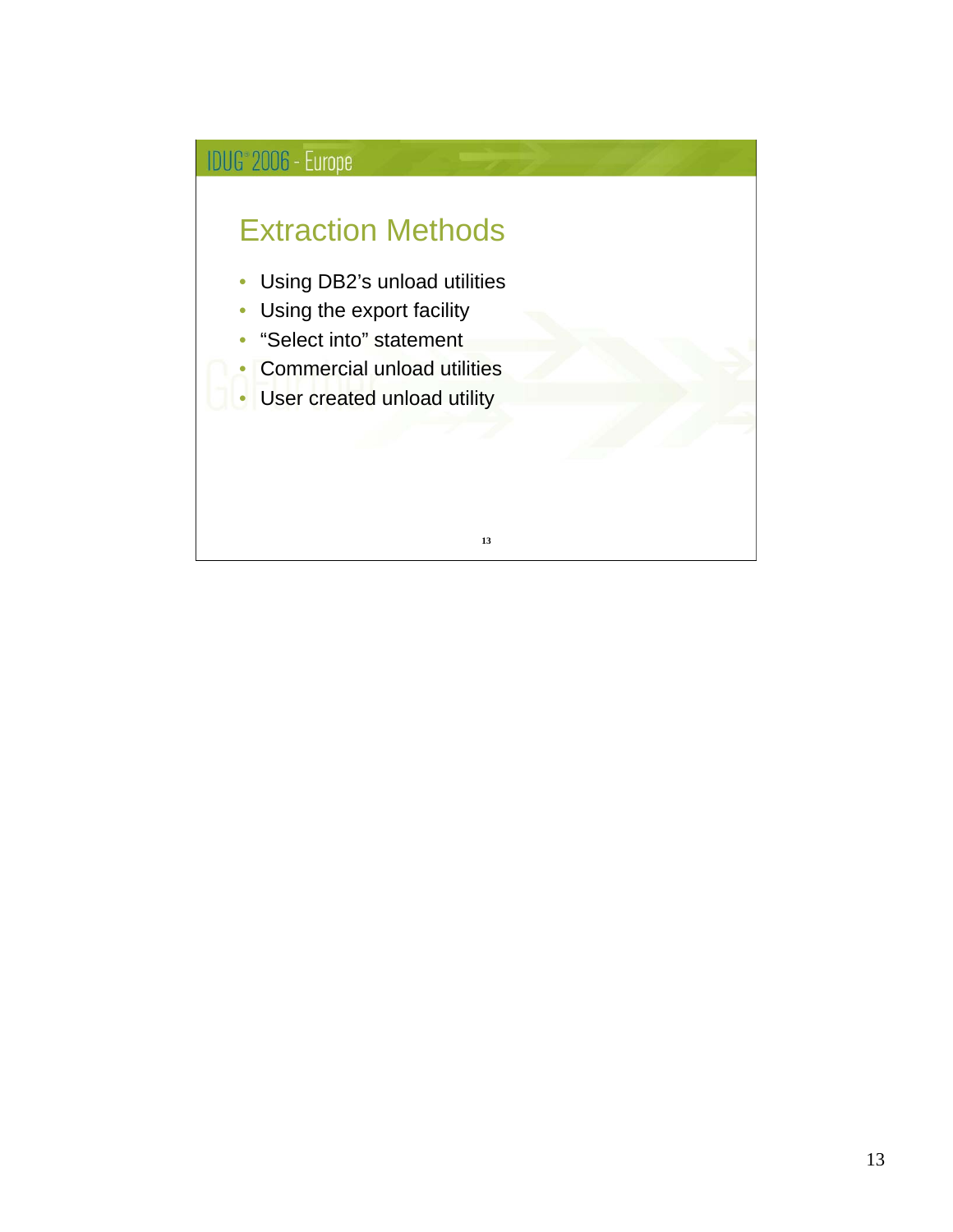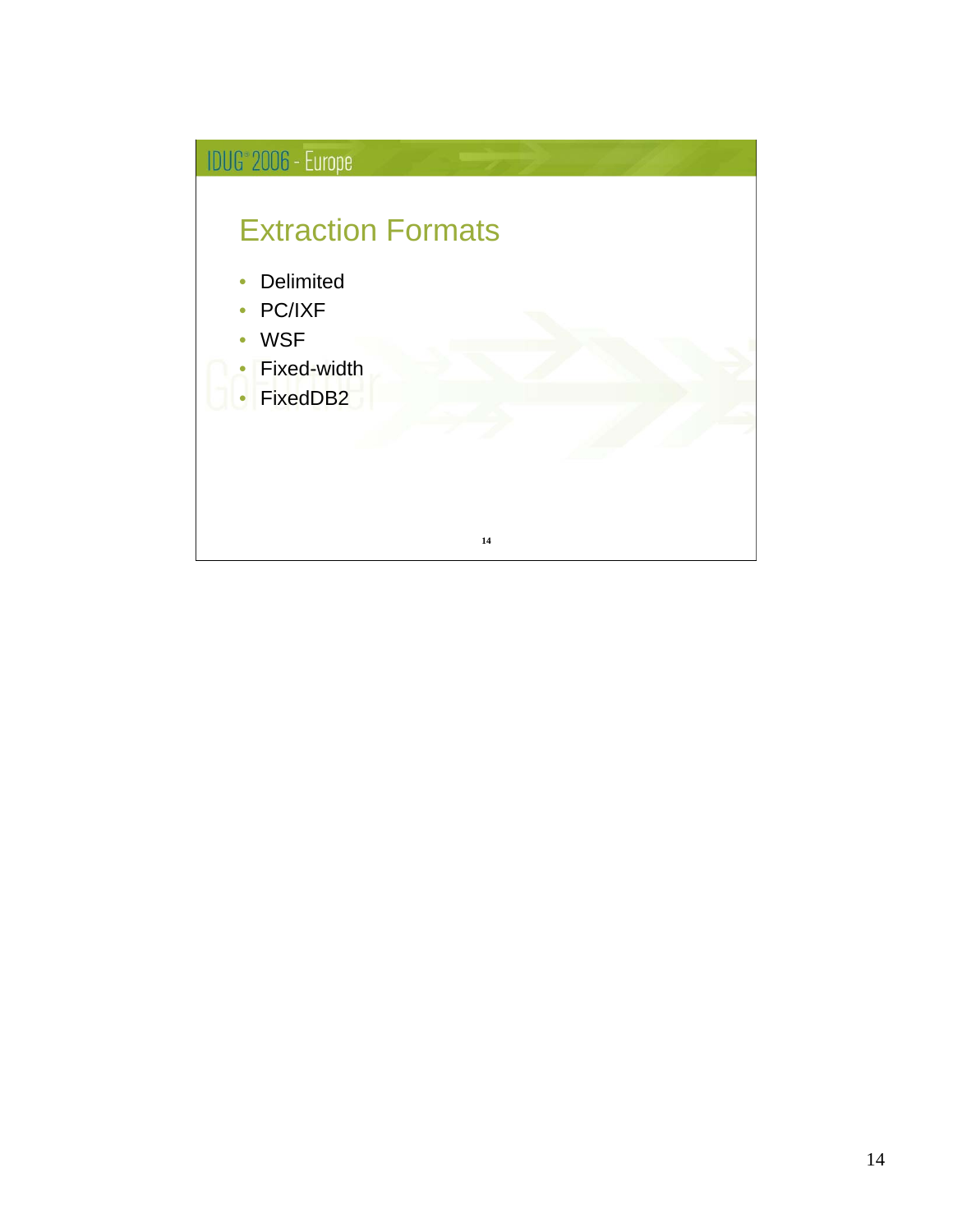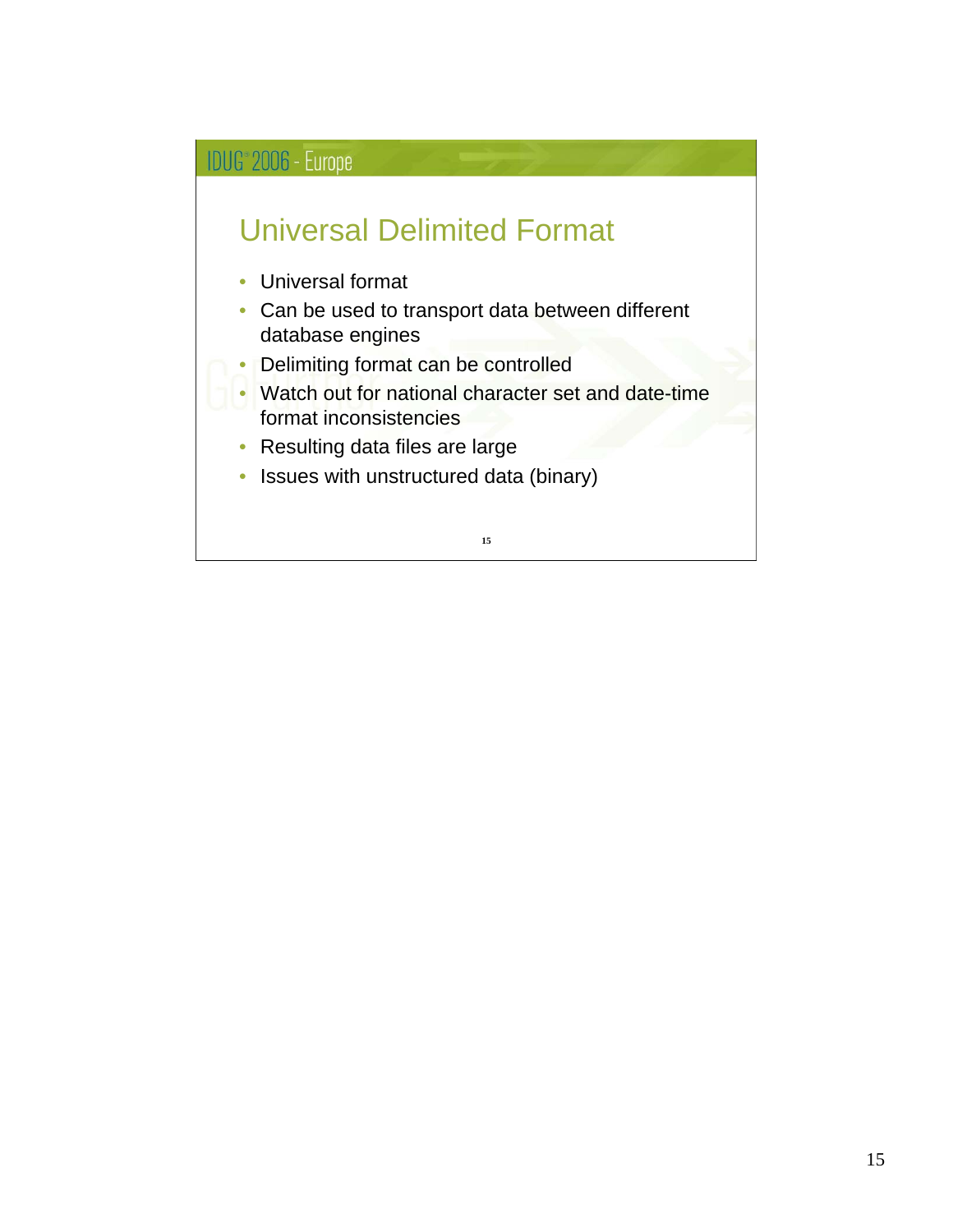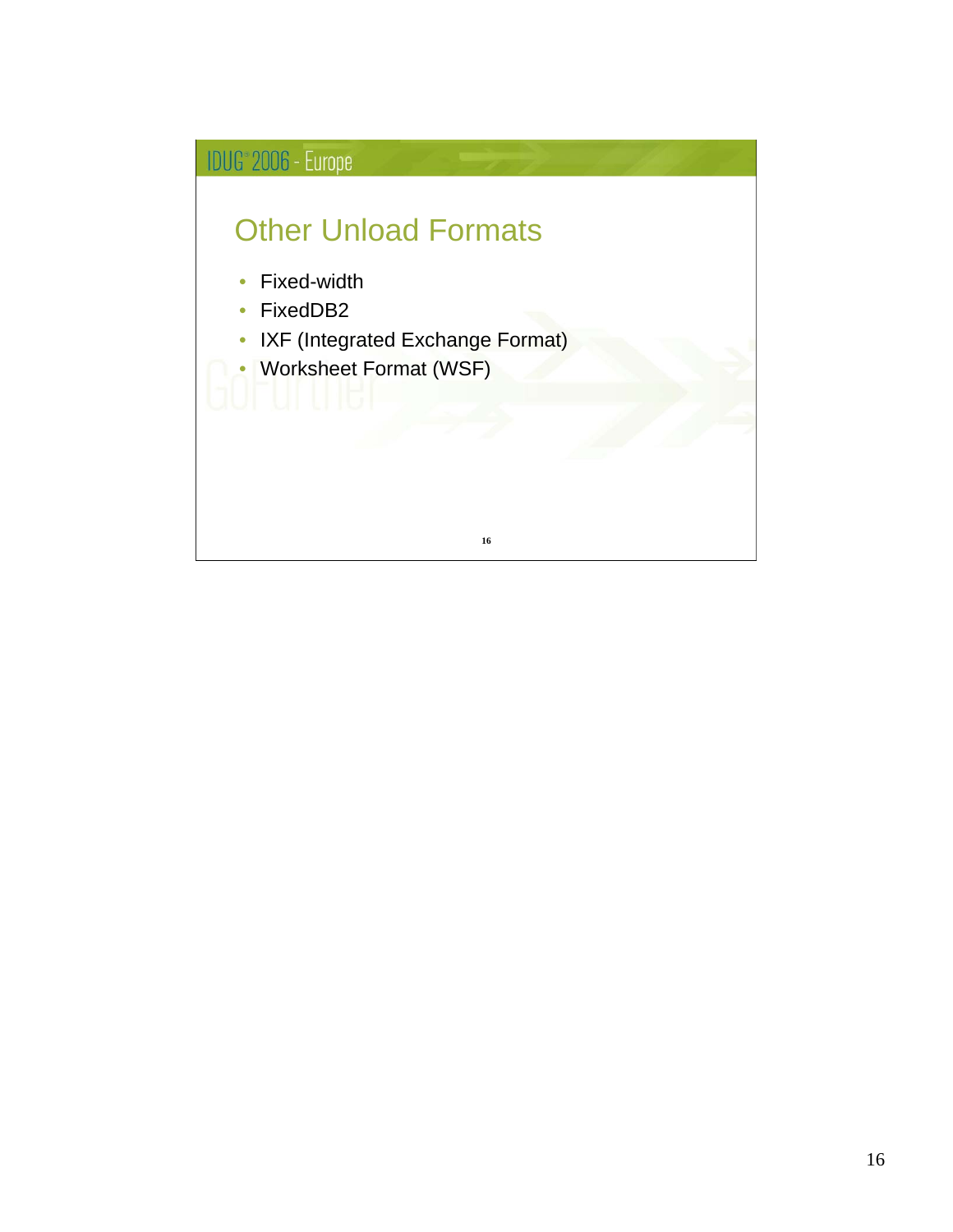### Extracted data sets

- Text files created
- Based on extraction format selected
- BLOBs unloaded as hex files
- XML data unloaded as part of text files for **XMLVarchar**
- CLOBs unloaded as text files
- Only data in files
- Format definition files are separate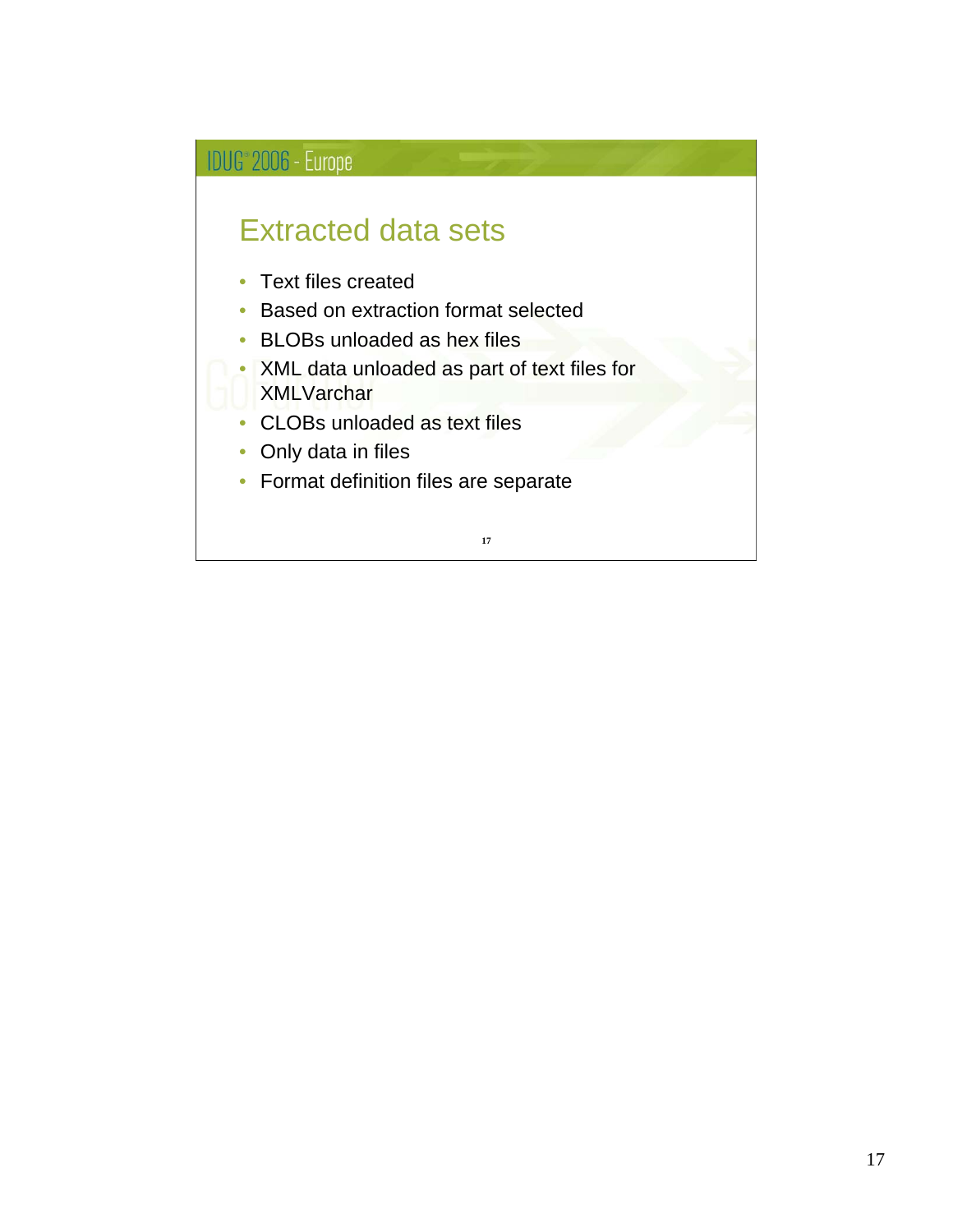#### SQL Queries to Control Data **Extraction**

- SQL queries can be used to control unload criteria
- Sub-set of SQL language allowed
- SQL queries should only work on one table
- Do not use table joins
- SQL statement design still important, since it affects performance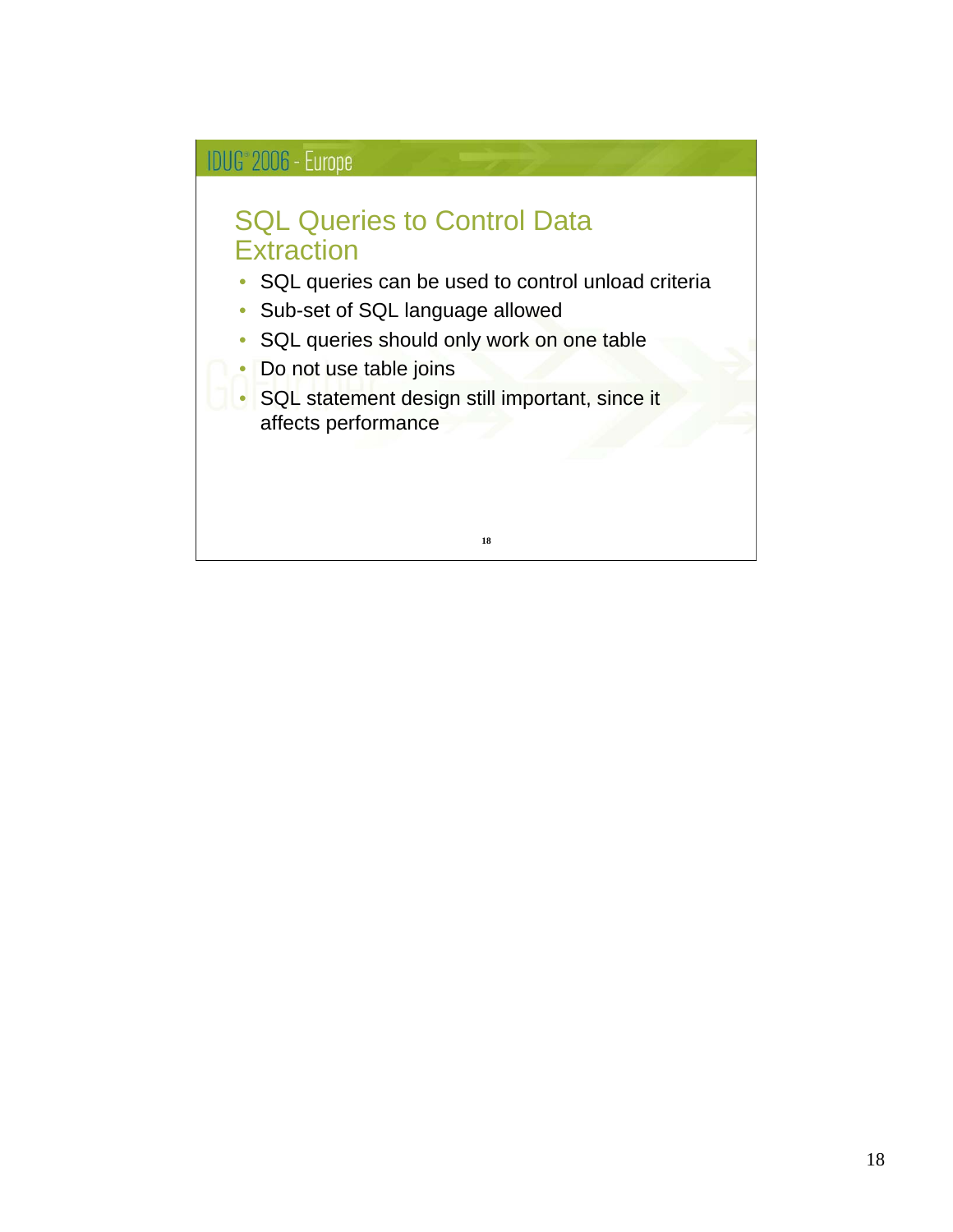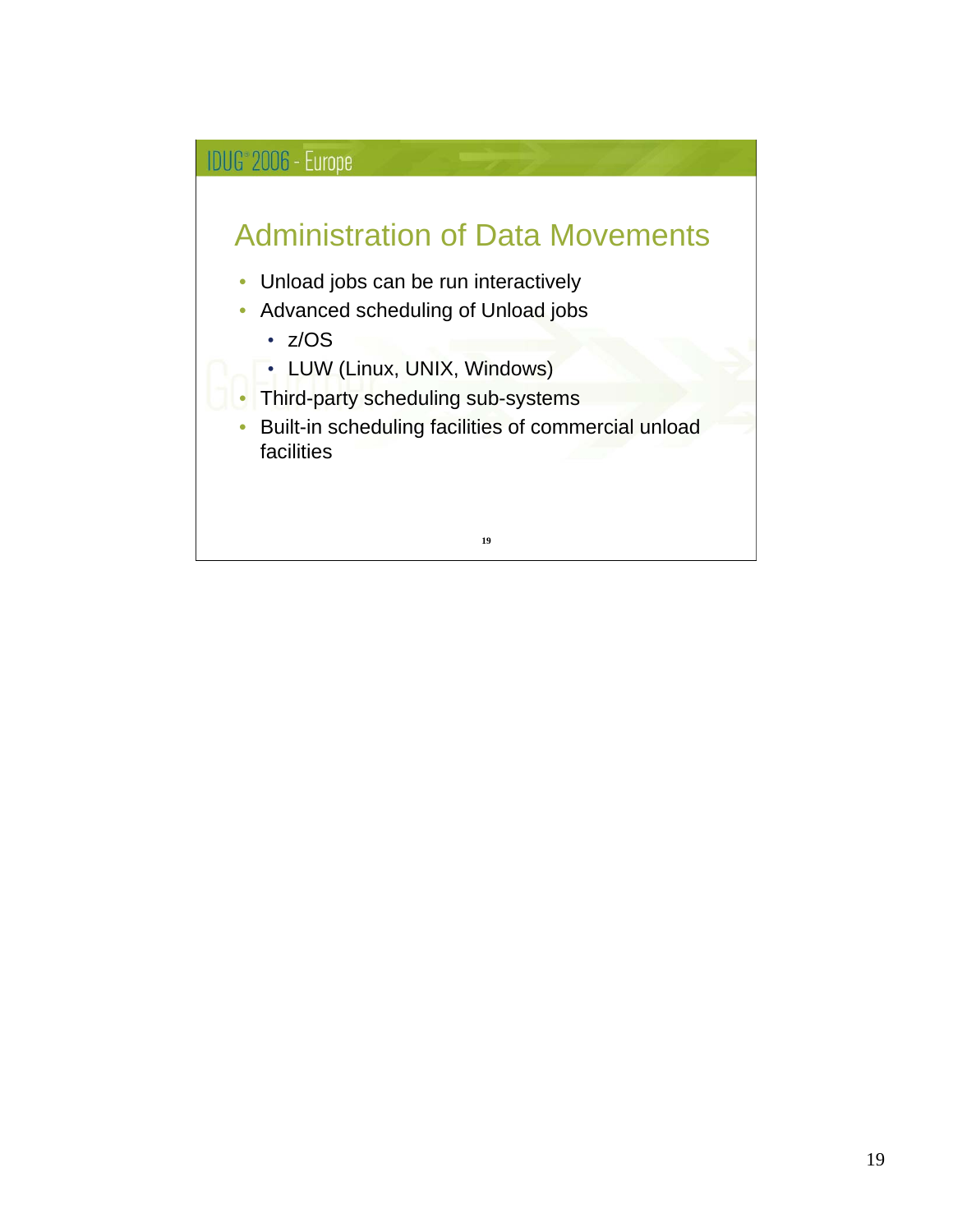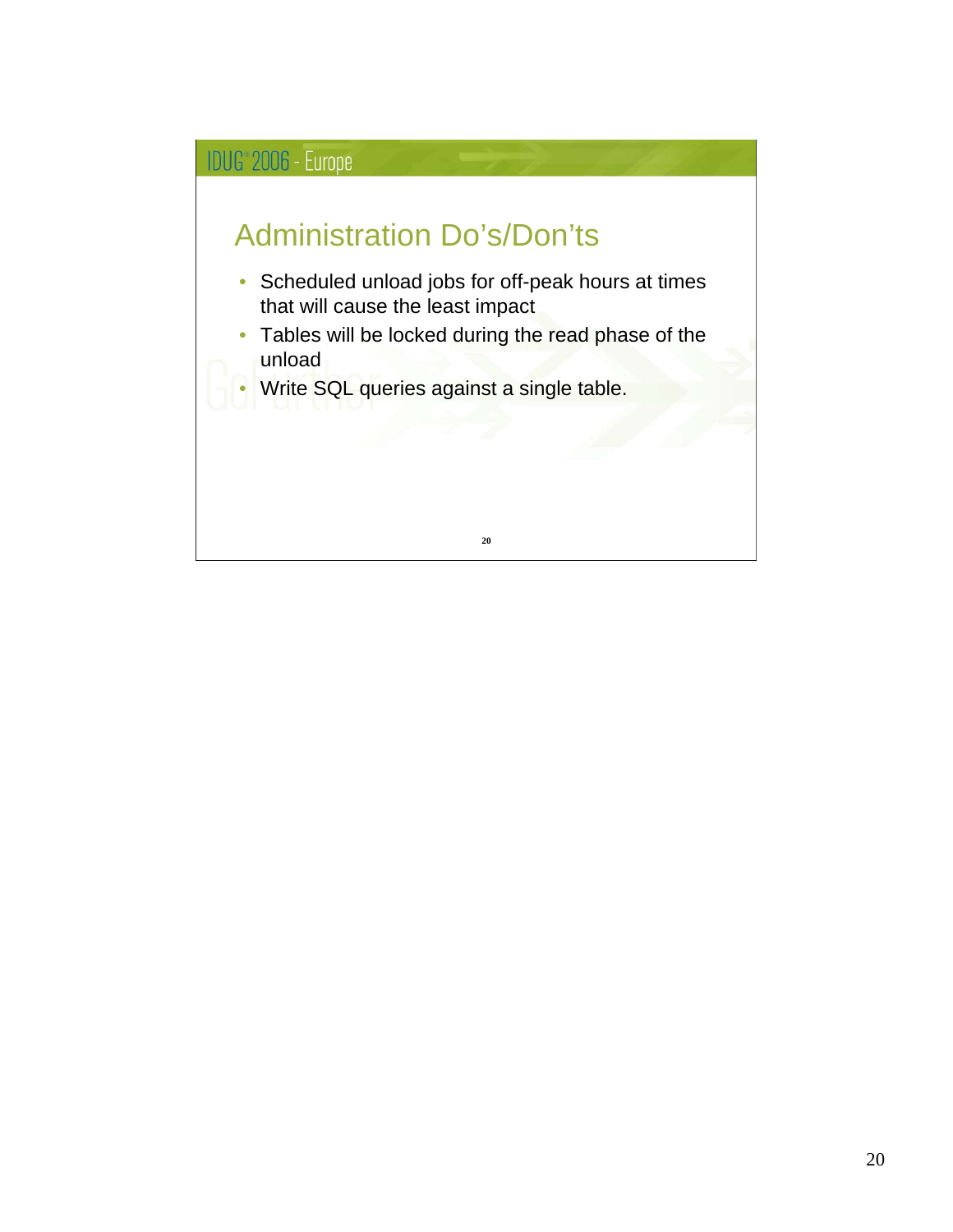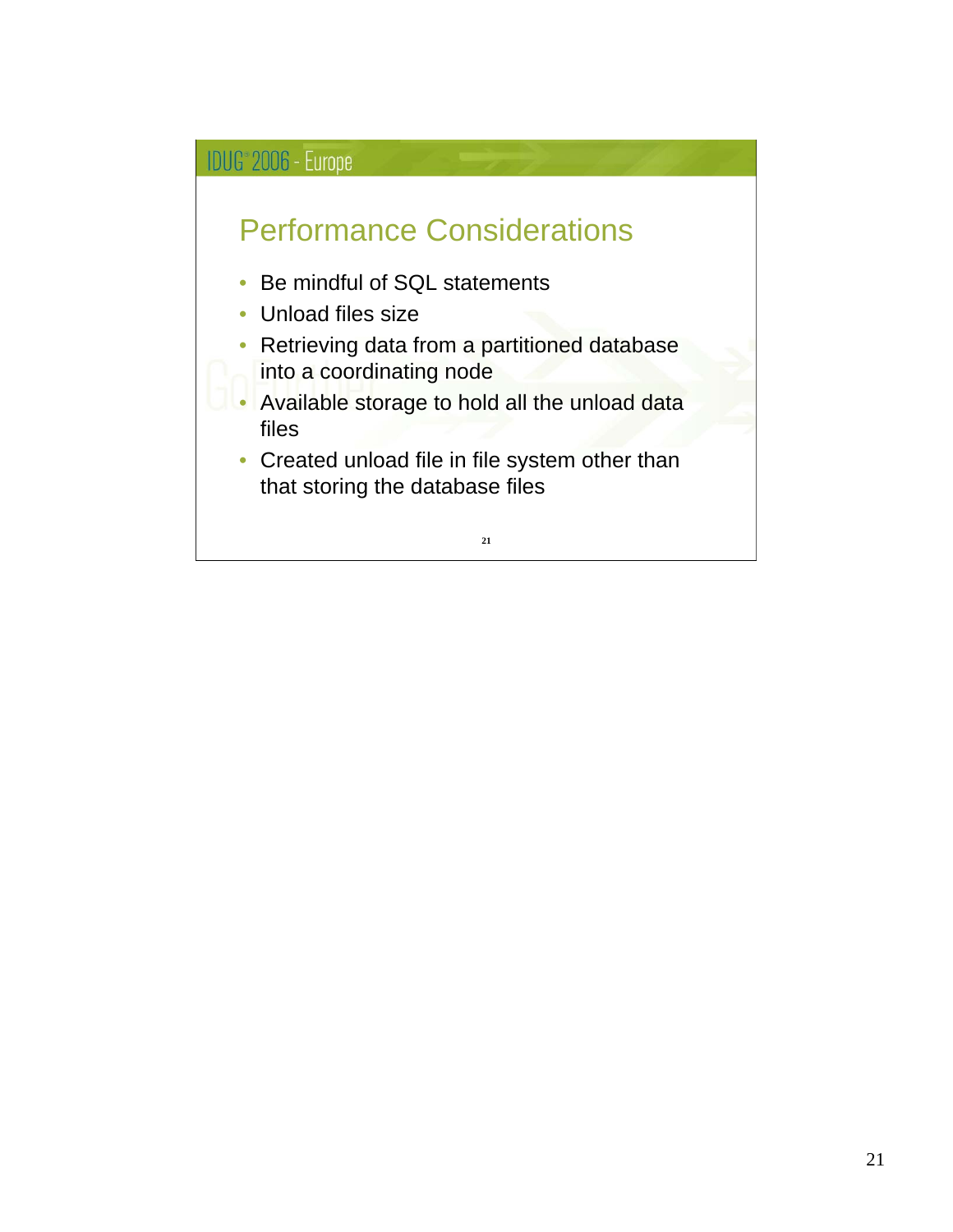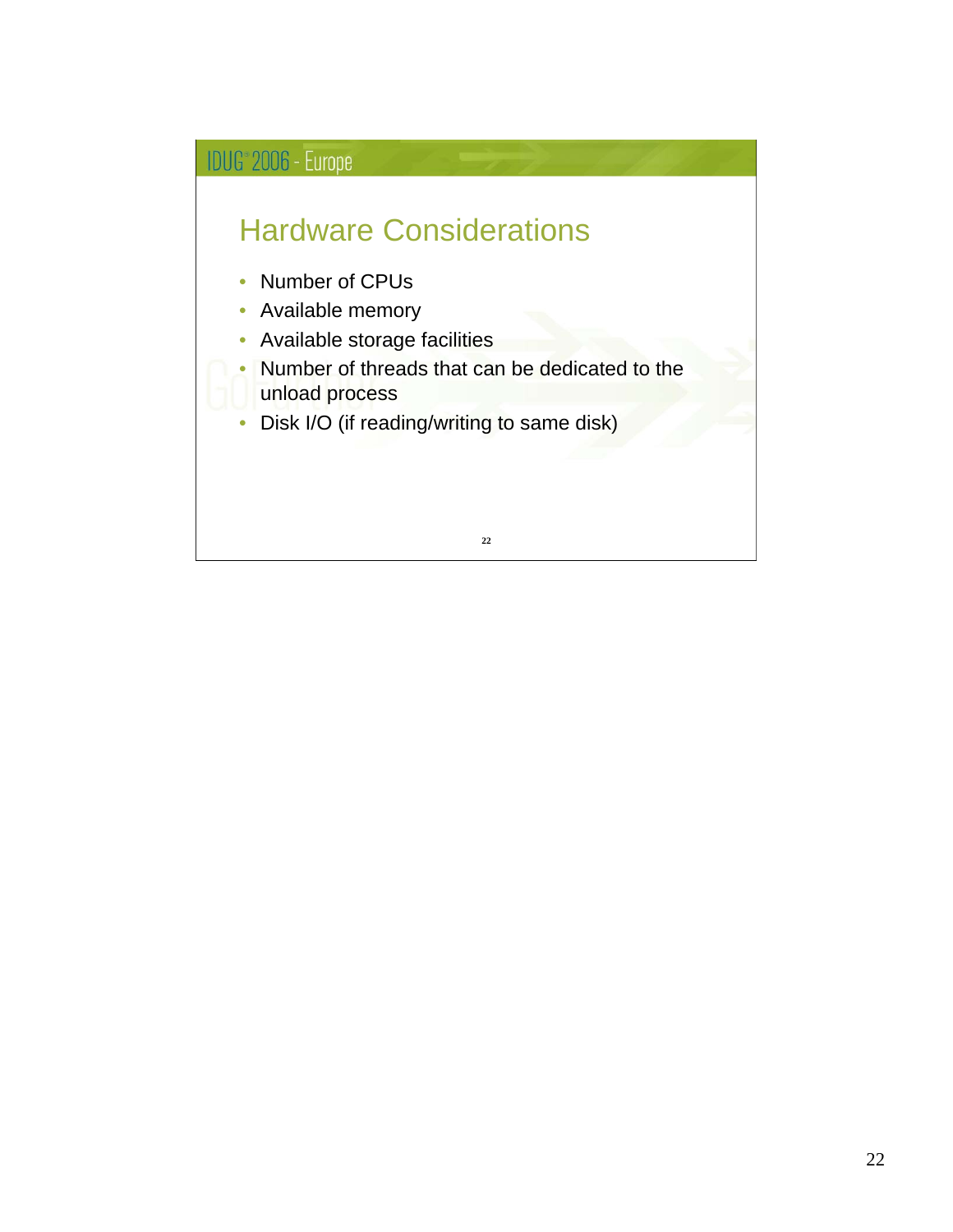### Database Performance

- Available CPUs for the DB2 instance
- Correct DB2 parameters setup
- DB2 instance has been sized correctly
- Proper selection of tablespace parameters
- Proper selection of buffer pools
- Correct implementation of partitioned databases
- Pruning of database log files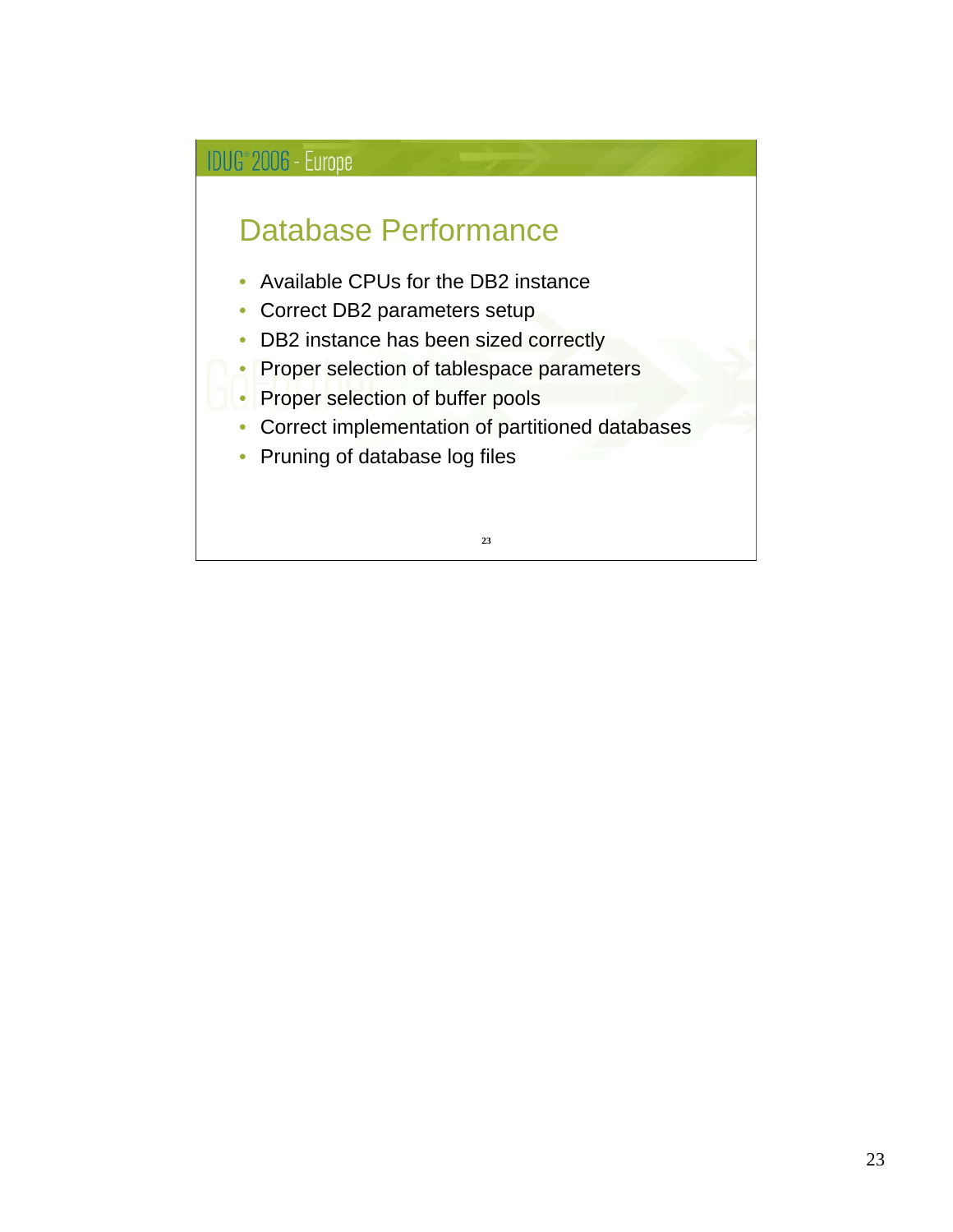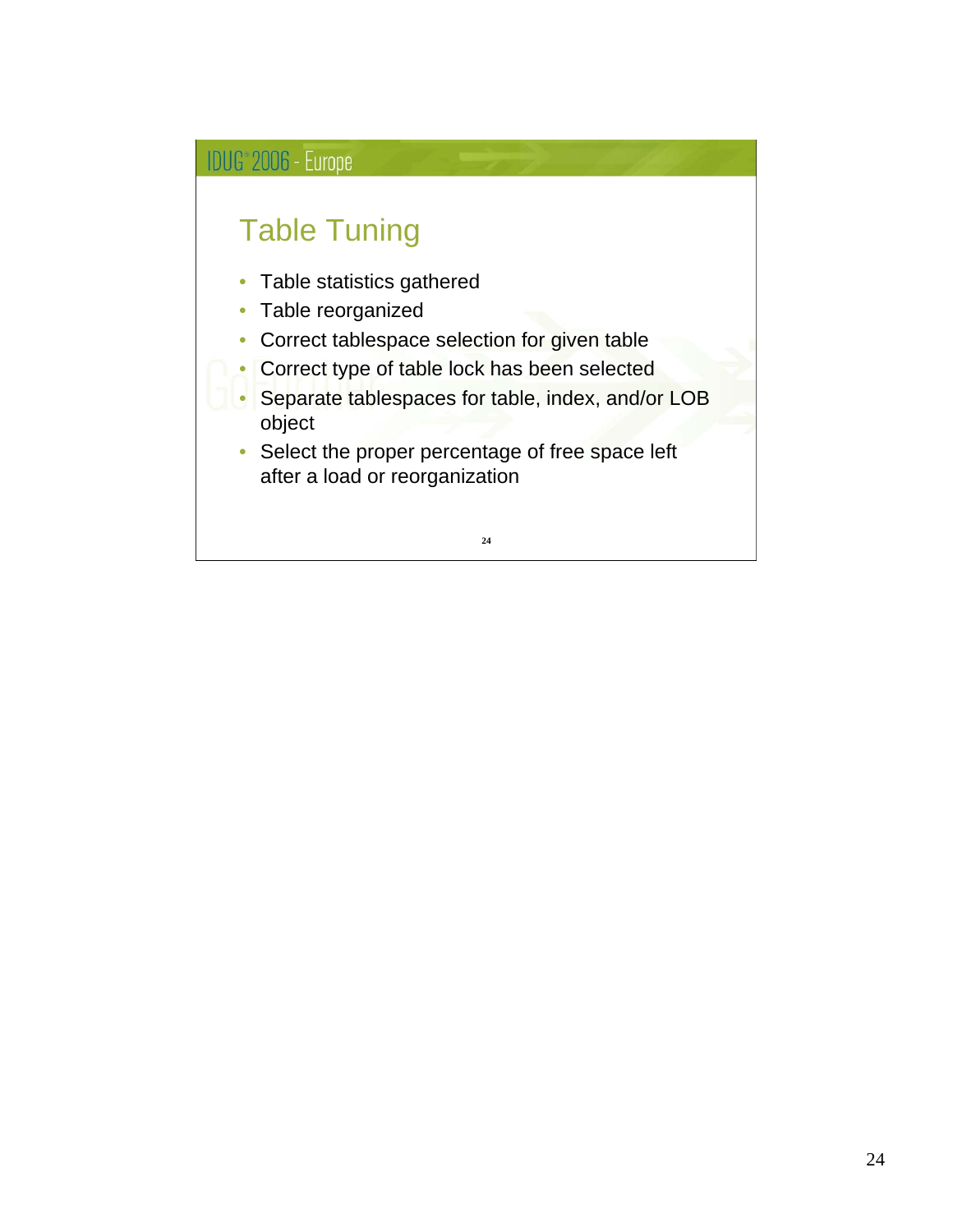## IDUG<sup>®</sup> 2006 - Europe Tools – Custom Made • Highly tuned to present conditions • Targets a single/multiple table(s) • Maintained in-house • Can interact with OS scheduling systems or thirdparty • Application will have to keep up with table DDL updates • Mostly single thread applications **25**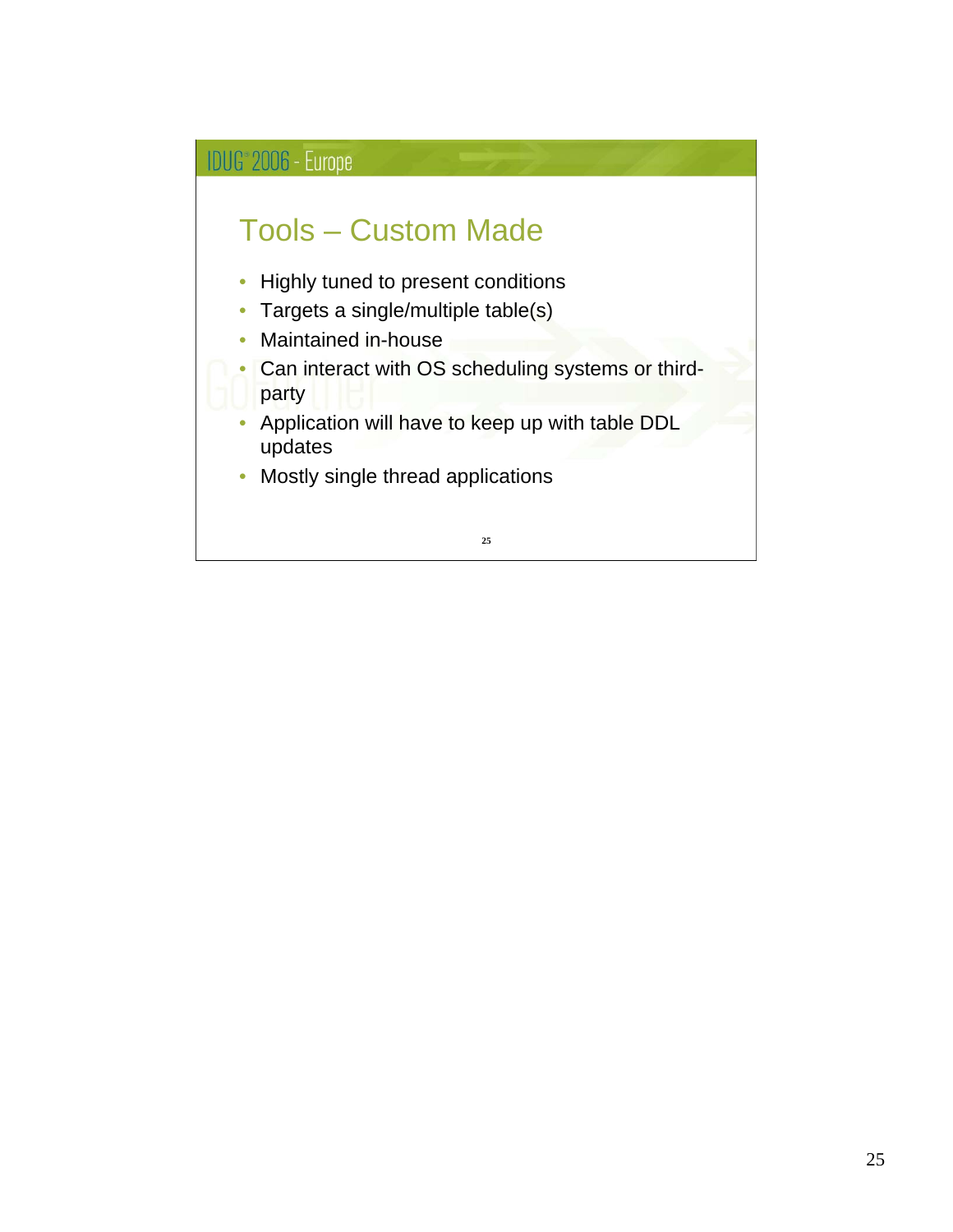### Commercial Tools

- Can handle unloading multiple tables concurrently
- Multi-threaded applications
- Own scheduler or can use system/third party scheduler
- Graphical interfaces (GUI or BUI)
- Can unload large amounts of data quickly
- Can handle single or multiple output files
- Can use different output formats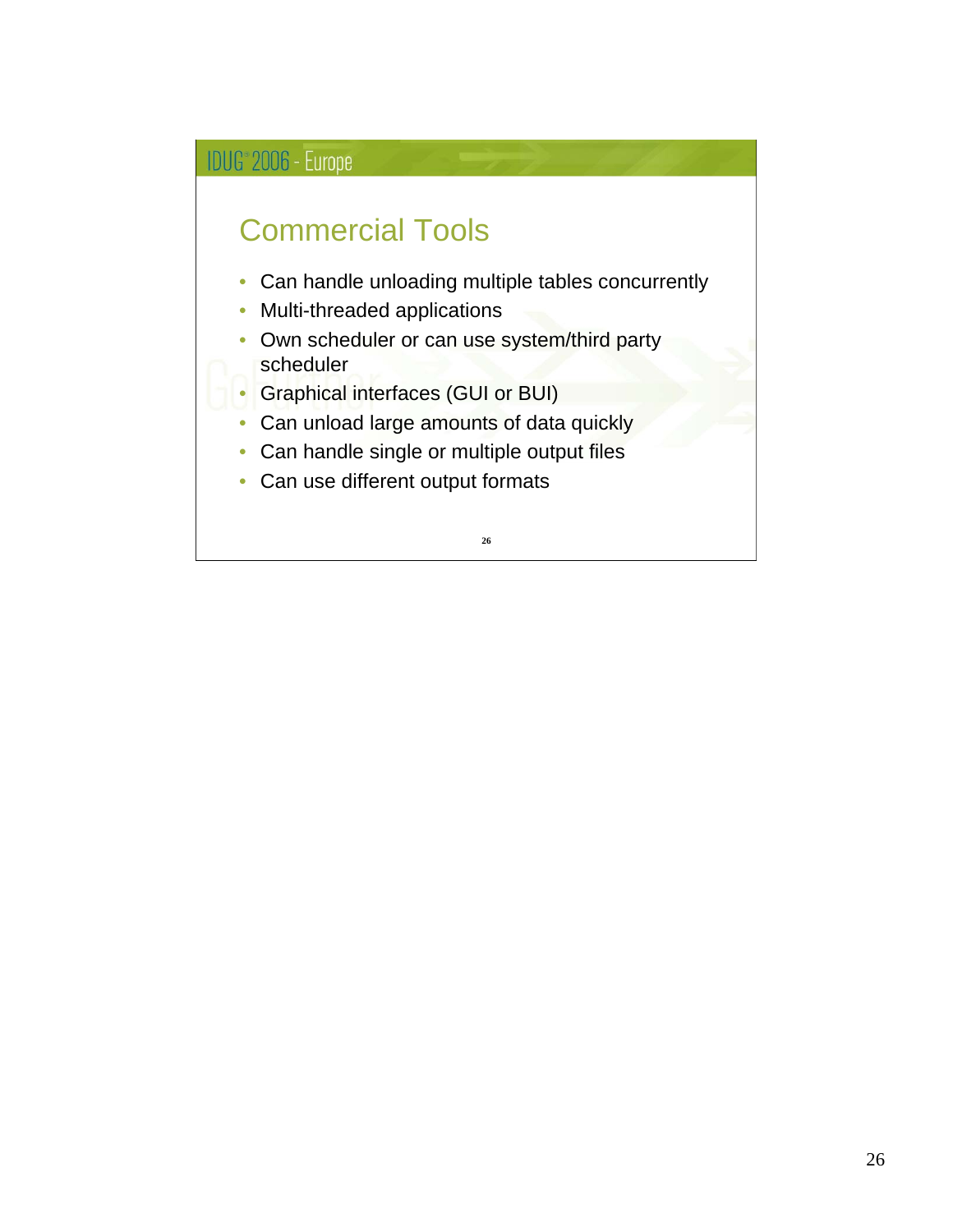### Extraction Tips

- Determine the subset to be unloaded
- Determine the correct output file size to use
- Single/multiple output file selection
- How many system threads to use?
- Is a SQL statement important for the unloading?
- Schedule the unload for a time when the system has a light load and the maximum number of CPUs will be available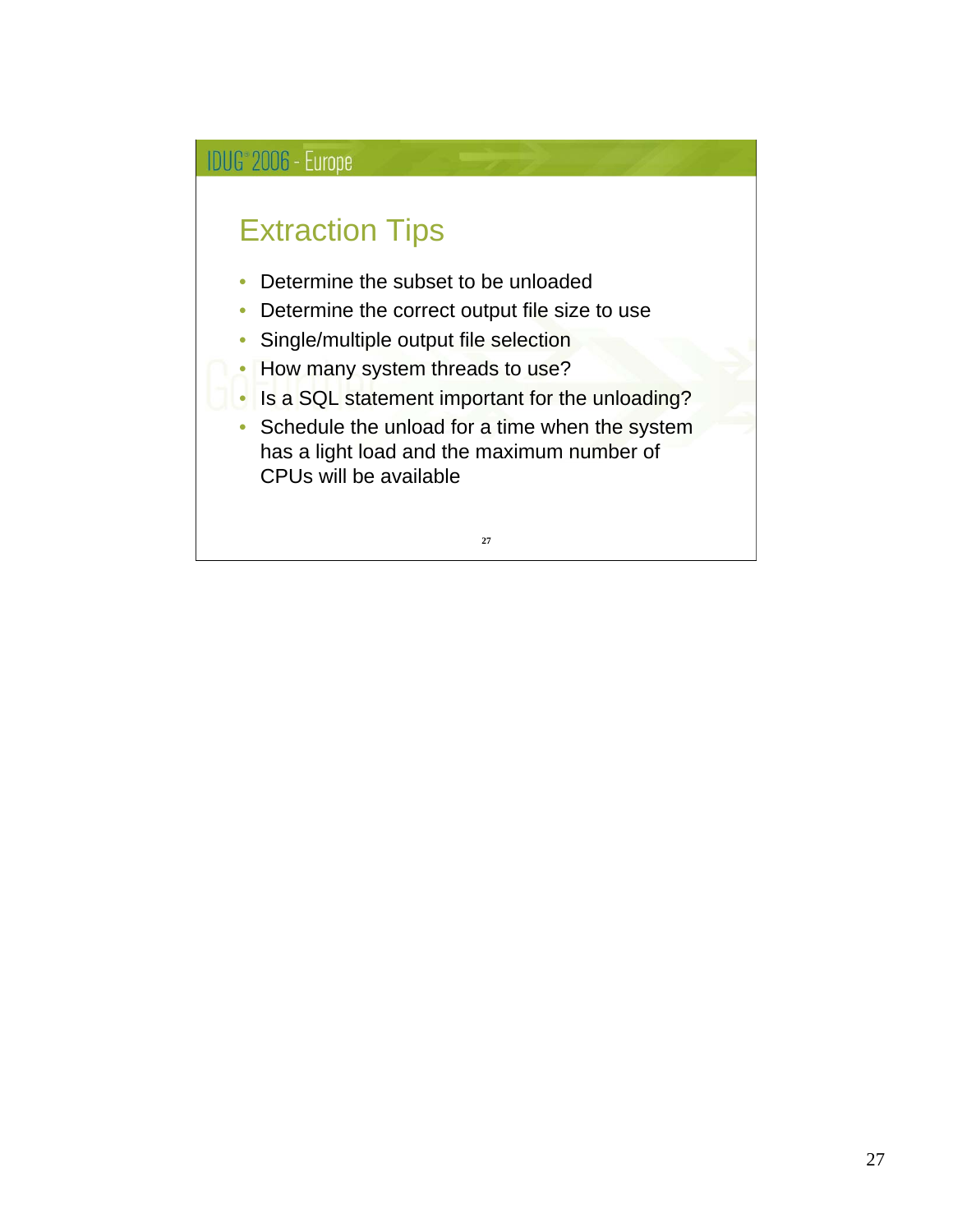![](_page_27_Figure_0.jpeg)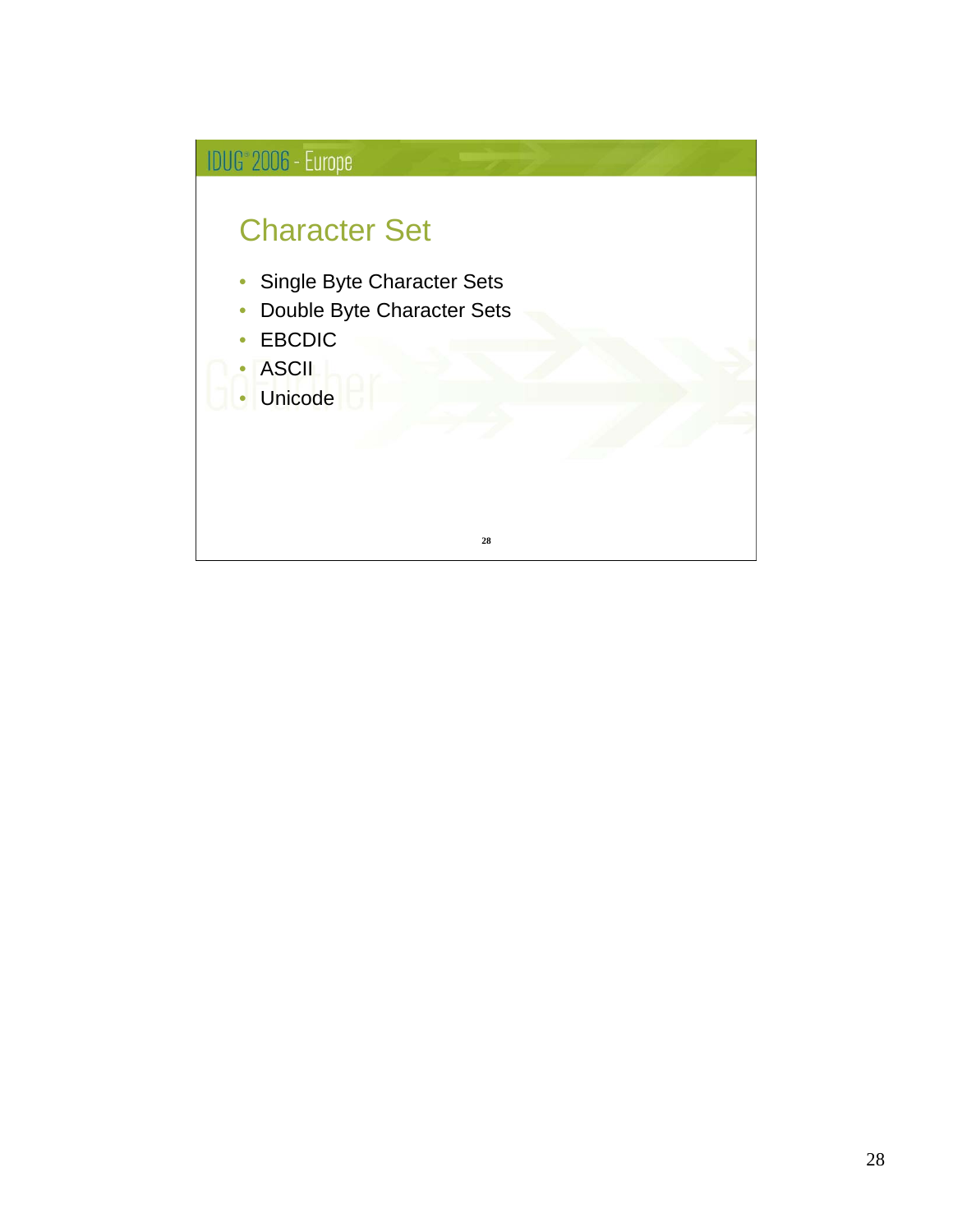![](_page_28_Figure_0.jpeg)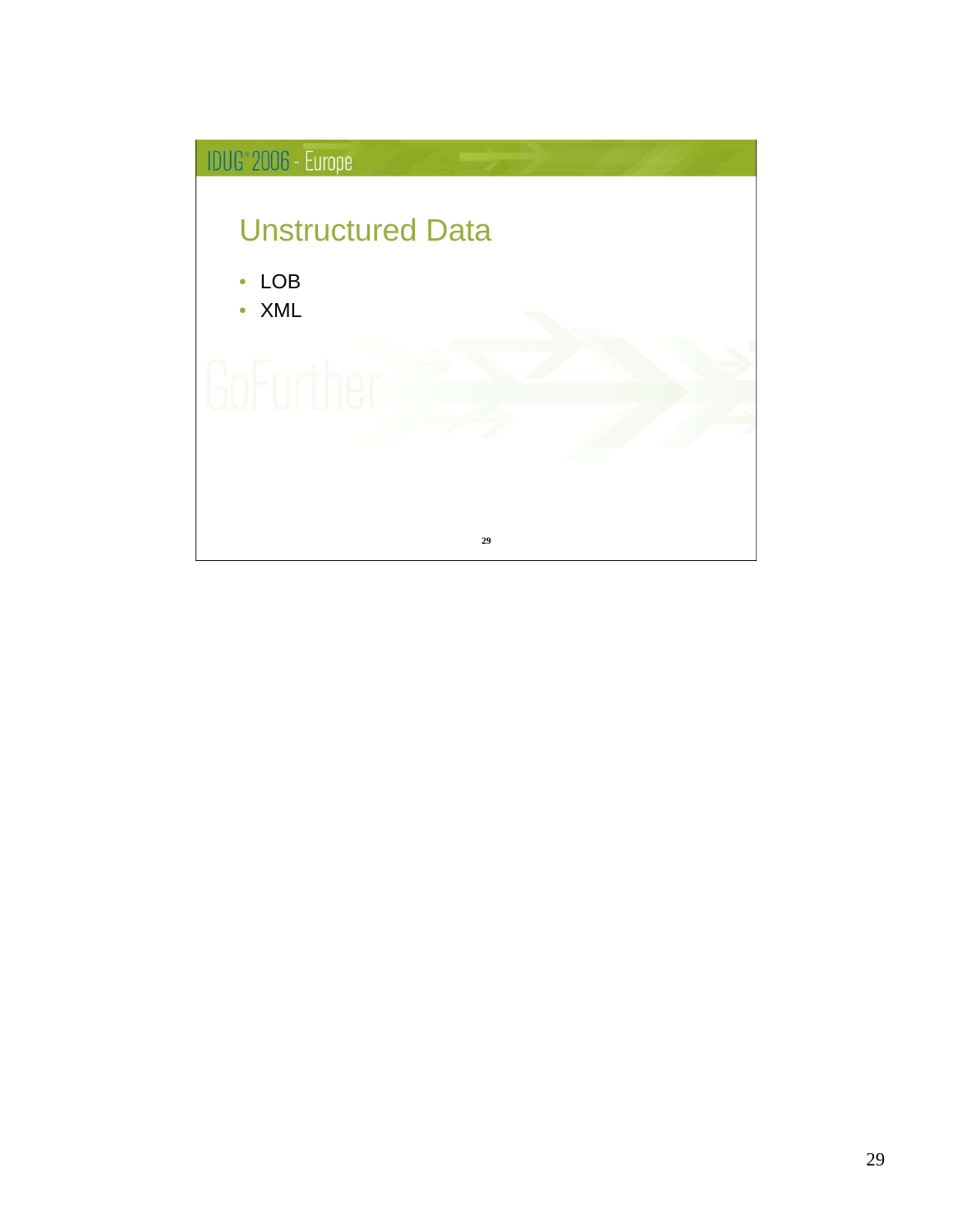![](_page_29_Figure_0.jpeg)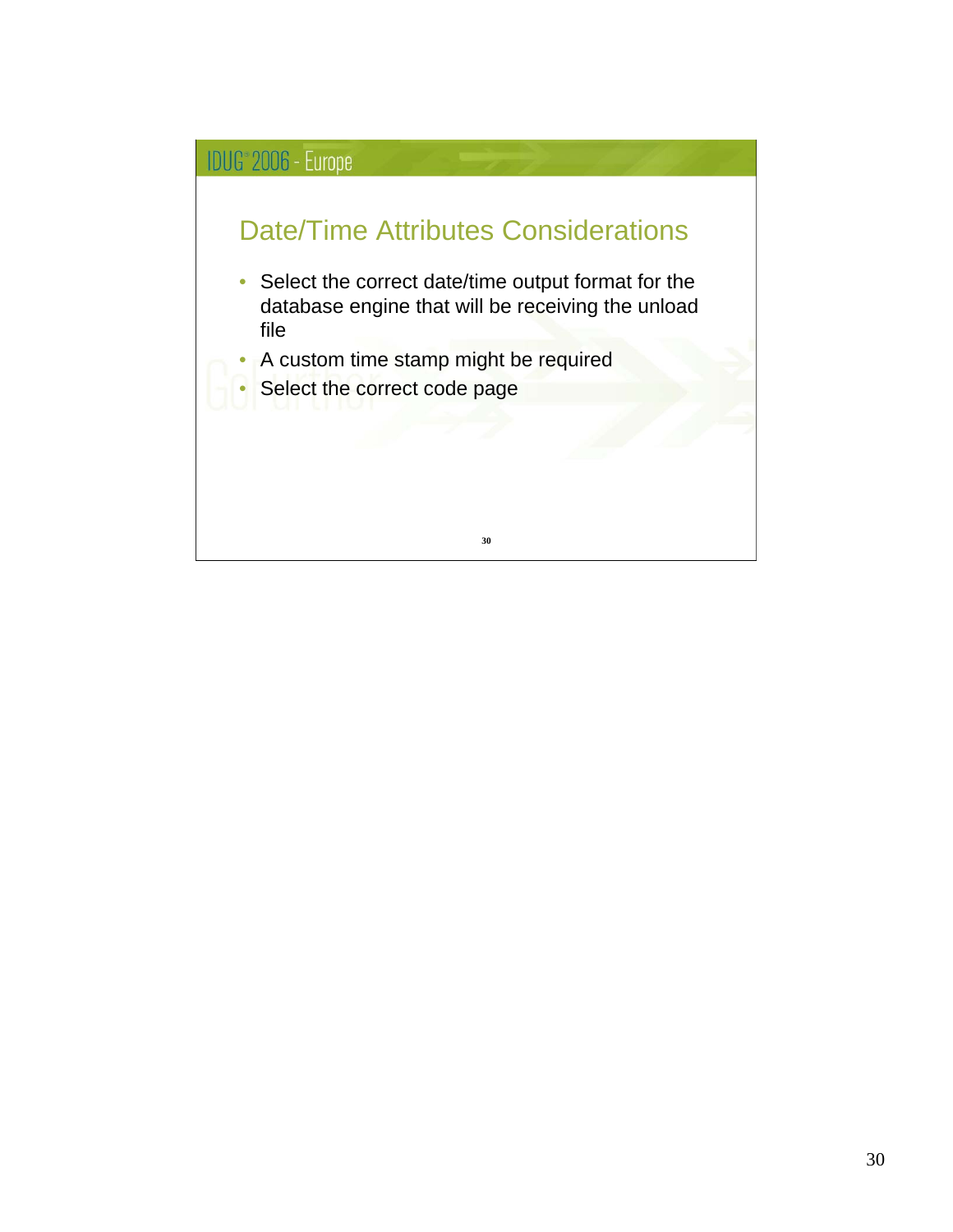![](_page_30_Figure_0.jpeg)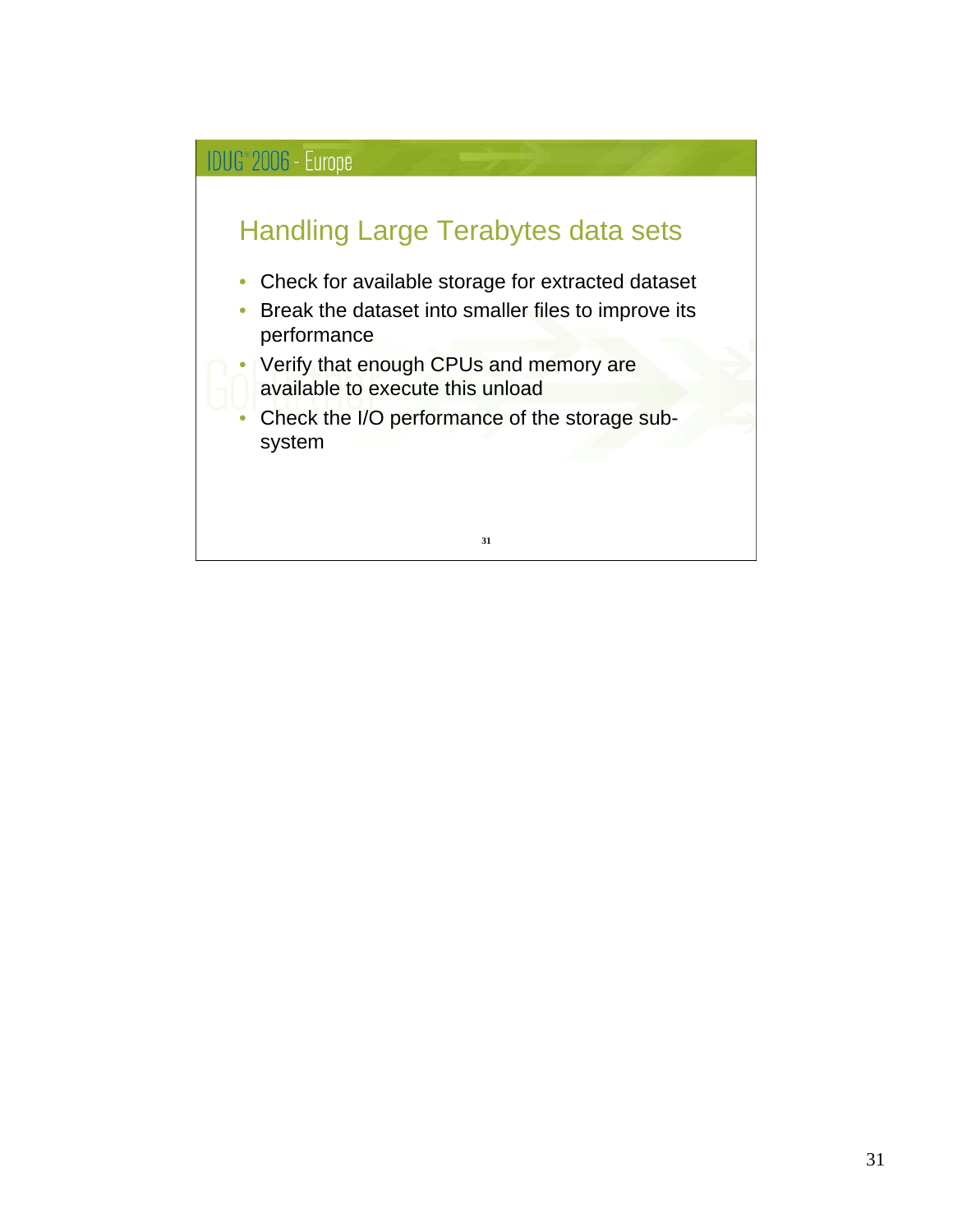![](_page_31_Figure_0.jpeg)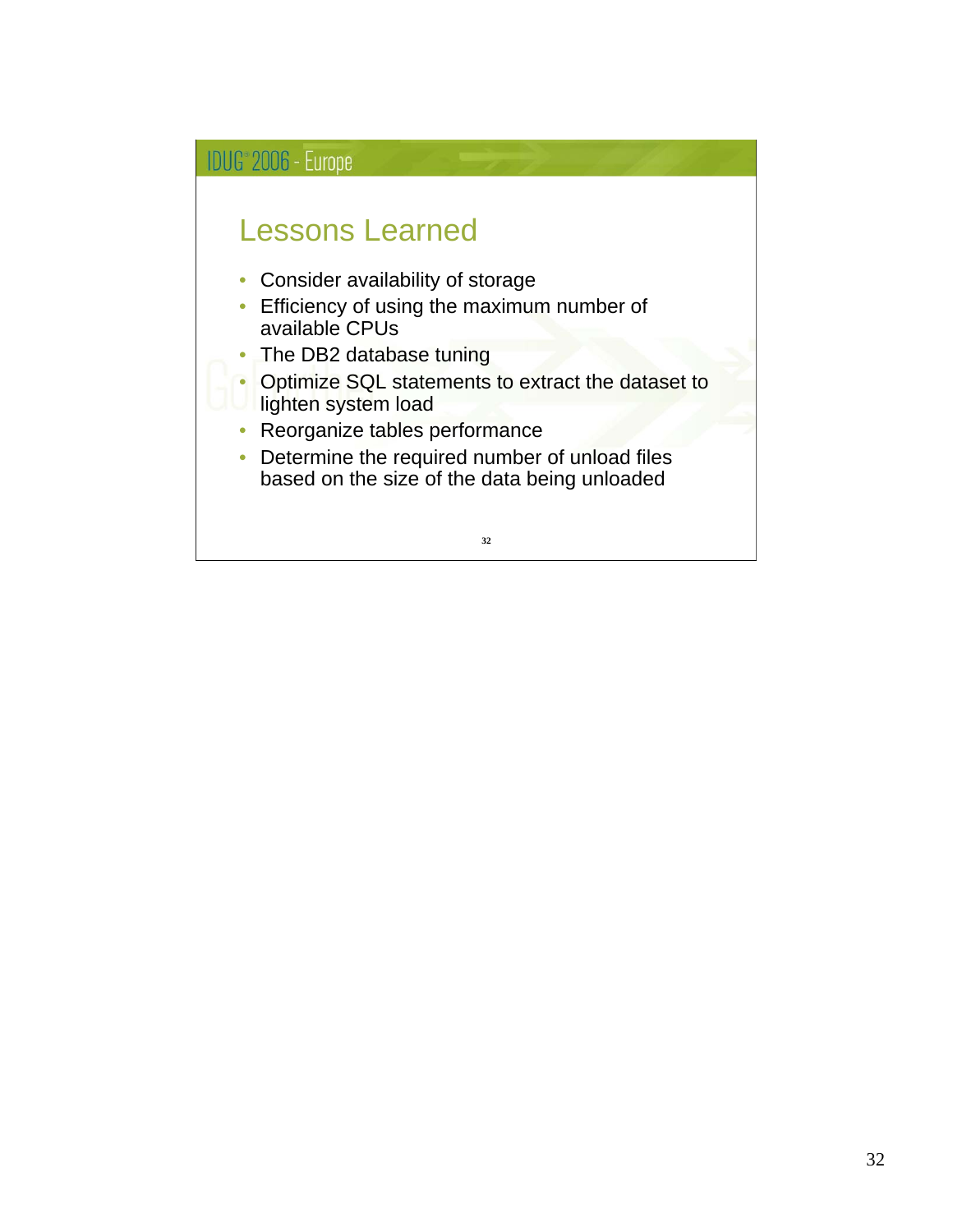![](_page_32_Figure_0.jpeg)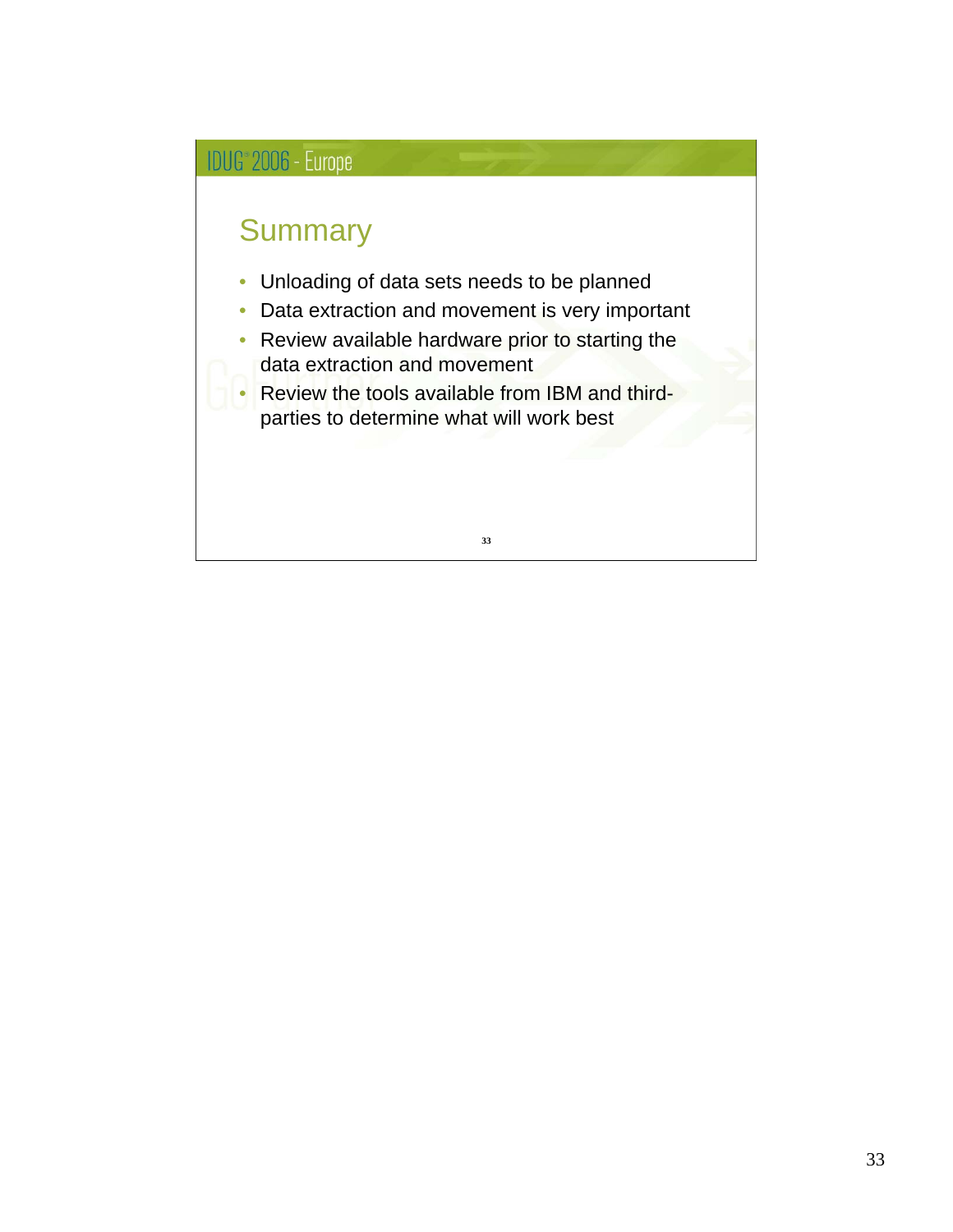![](_page_33_Picture_0.jpeg)